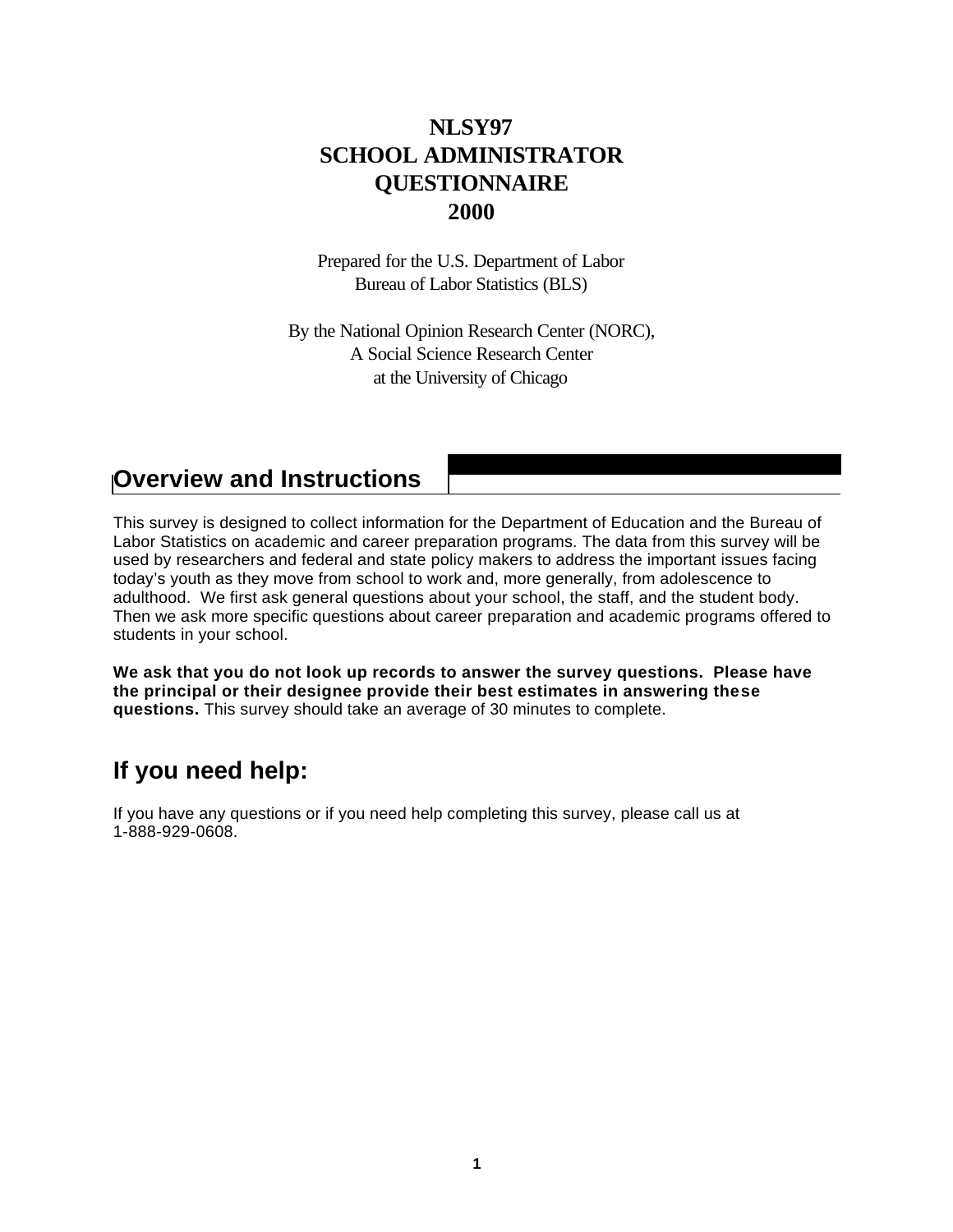# **Part 1: Questions about your School**

- **1. What grade levels are included in your school? (Please Ö all that apply.)**
	- $13$  **Q** Pre Kindergarten  $06 \square 6$ <sup>th</sup> Grade  $14$  **Q** Kindergarten  $07 \square 7<sup>th</sup>$  Grade  $_{01}$   $\Box$  1<sup>st</sup> Grade  $_{08}$   $\Box$  8  $08 \square 8^{th}$  Grade  $_{02}$   $\square$   $2^{\text{nd}}$  Grade  $_{09}$   $\square$  9  $09 \square 9$ <sup>th</sup> Grade  $_{03}$   $\square$  3<sup>rd</sup> Grade  $_{10}$   $\Box$  10<sup>th</sup> Grade  $_{04}$   $\Box$  4<sup>th</sup> Grade 11  $\Box$  11<sup>th</sup> Grade
	- $_{05}$   $\square$  5<sup>th</sup> Grade

 $12$   $\Box$  12<sup>th</sup> Grade

**2. Which one of the following best characterizes your school? (Please Ö only one.)**

- <sup>1</sup> q Public school. . . . . . . . . . . . . . . . . . . . . . . . . . . . . . . . . Go to question 5
- $2 \square$  Catholic school
- $3\Box$  Private school, other religious affiliation
- 4 **Q** Private school, no religious affiliation
- **3. What is the approximate maximum yearly tuition to attend your school?**

\$\_\_\_\_\_\_\_\_\_\_\_\_\_\_\_\_\_\_\_\_\_\_

**4. About what percentage of your students pay the maximum yearly tuition?**

 $\sim$   $\frac{9}{6}$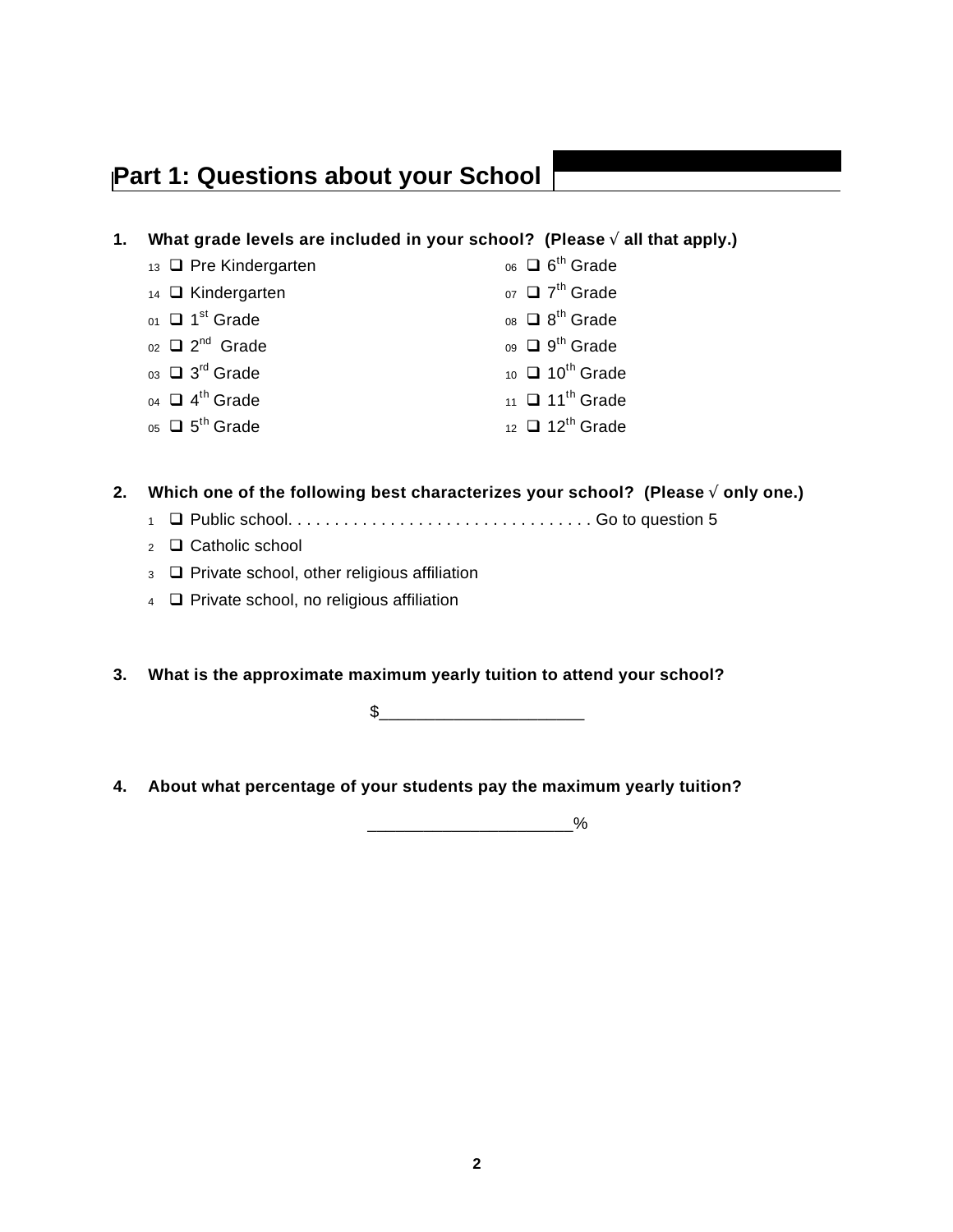## **5. Which of the following characterize your school? (Please Ö all that apply.)**

- $_{01}$   $\Box$  Comprehensive high school  $_{08}$   $\Box$  Military academy
- 02 **Q** Comprehensive technical or 09 Q Alternative school
- 
- 
- $_{05}$   $\square$  Year round school (Please specify)
- $_{06}$   $\square$  Boarding school
- $_{07}$   $\Box$  Indian reservation school  $_{12}$   $\Box$  Other (Please specify)
- 
- 
- vocational school  $10 \text{ } \square$  Special education school
- $03 \Box$  Area vocational school  $11 \Box$  School with special programs 04 Charter school emphasis or specialized curriculum

\_\_\_\_\_\_\_\_\_\_\_\_\_\_\_\_\_\_\_\_\_\_\_\_\_\_\_\_\_\_

- 
- **6. How long is the school day for students in the highest grade in your school (including instructional and noninstructional time)?**

hours and **minutes** 

**7. How many days of instruction are there in the regular academic year for a student at your school?**

\_\_\_\_\_\_\_ days

### **8. Does your school have the following facilities? (Please Ö all that apply.)**

- 
- 
- $03 \Box$  Occupational training center  $09 \Box$  In-house suspension center
- $_{04}$   $\Box$  Computer center/lab  $_{10}$   $\Box$  Health clinic
- $_{05}$   $\Box$  Media production facilities 11  $\Box$  Student cafeteria
- 
- $\sigma$   $\Box$  Remedial reading or remedial use before and after class mathematics laboratory  $13 \Box$  None of the above
- $_{01}$   $\Box$  Central library  $_{08}$   $\Box$  Subject area resource center(s)  $_{02}$   $\square$  Career information center  $\qquad \qquad$  other than central library
	-
	-
	-
- $0.06$   $\Box$  Media resource center 12  $\Box$  Recreational facilities for students'
	-
- **9. Please estimate how many computers are available for instructional or student use in your school. (IF NONE, ENTER "0" AND GO TO QUESTION 11.)**

\_\_\_\_\_\_\_ computers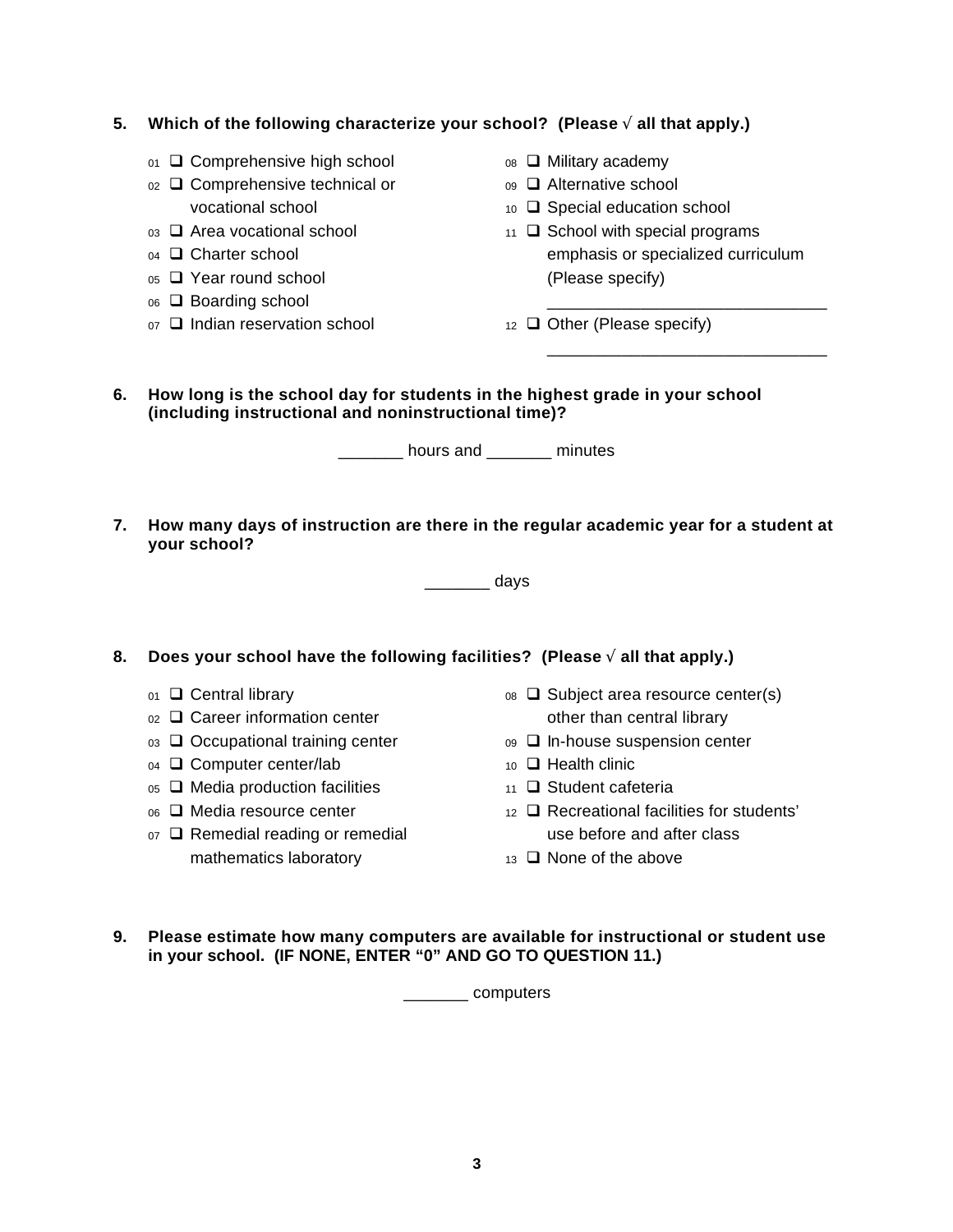**10. About what percent of these computers are less than two years old? (IF NONE, ENTER "0".)**

 $\sim$   $\sim$   $\sim$ 

#### **11. Does your school use block scheduling?**

 $1$   $\Box$  Yes  $2$   $\Box$  No

#### **12. Does your school have a career academy program?**

\_\_\_\_\_\_\_

### **13. In what year did the career academy begin?**

**14. Approximately what percentage of your students participates in the career academy?**

 $\sim$  %

## **15. Is your school recognized as any of the following?**

- 1 **Q** New American High School
- 2 □ Blue Ribbon School
- 3 **Q** Member of the Coalition of Essential Schools
- 4 **Q** Member of High Schools That Work
- $5\Box$  None of the above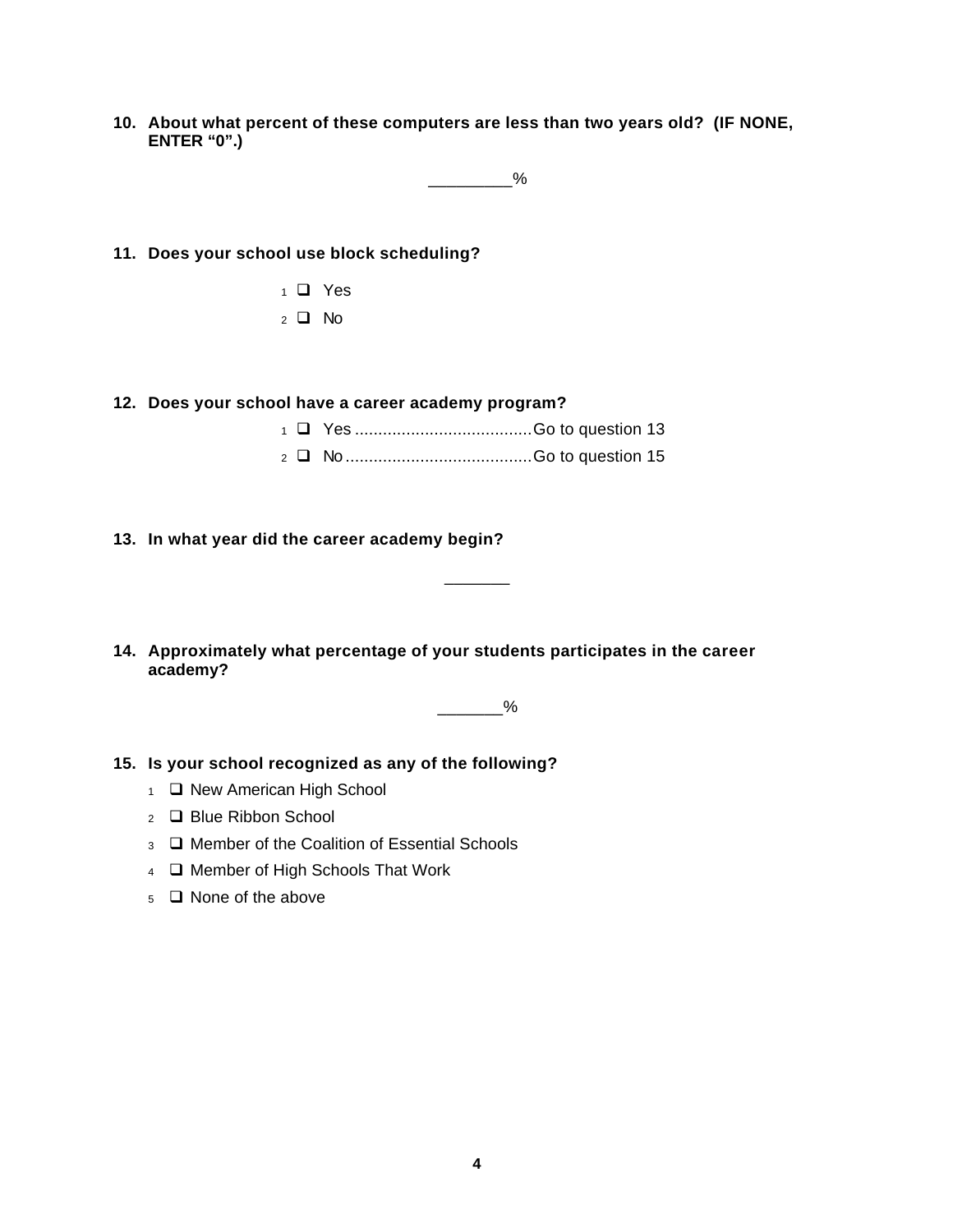### **16. Which of the following types of federal funding does your school receive?**

- $1 \square$  Title 1 of Improving America's School Act
- $2 \Box$  Carl D. Perkins Vocational and Applied Technology Education Act
- 3 **Q** Job Training Partnership Act
- 4 **Q** Eisenhower Professional Development
- $5\Box$  Safe and Drug-Free Schools and Communities
- 6 **Q** National School Lunch Program
- $7 \Box$  Other (Please specify):

# **Part 2: Questions about the School Staff**

### **17. About how many teachers currently work in your school?**

Please estimate the total number of teachers

Please estimate the number of teachers in academic subjects

Please estimate the number of teachers in vocational subjects

**18. About what percentage of the teachers currently working in your school worked in your school last year, that is, during the 1998-1999 academic year?**

 $\frac{9}{6}$ 

**19. Approximately what percentage of the teachers currently working in your school worked in this school five years ago, that is, during the 1994-1995 academic year?**

 $\%$ 

 $\Box$  Check this box if your school did not exist five years ago.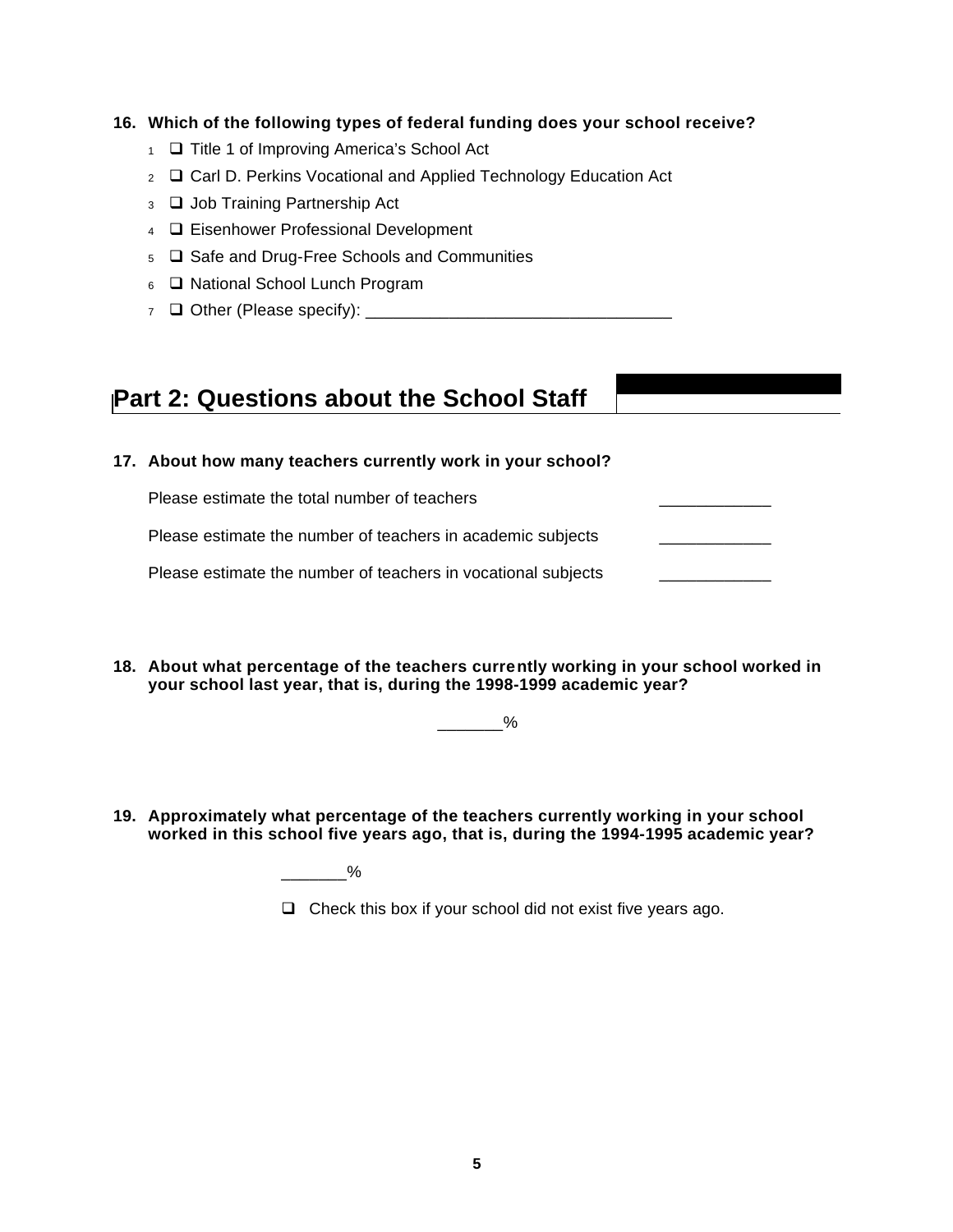**20. Approximately what percentage of the teachers currently working in your school have ten or more years of teaching experience at any school? (IF NONE, ENTER '0'.)**

 $\frac{9}{6}$ 

 $-$  %

**21. Approximately what percentage of your teaching staff has a degree beyond the bachelor's (IF NONE, ENTER "0".)**

**22. During the 1998-1999 school year, how many days of staff development activities were required for your teachers in core academic subject areas?**

\_\_\_\_\_\_\_\_\_\_days

**23. During the 1998-1999 school year, how many days of staff development activities were required for your vocational education teachers?**

\_\_\_\_\_\_\_days

**24. Approximately what percentage of your teaching staff is Hispanic or Latino?**

 $\sim$  %

**24a. Approximately what percentage of your teaching staff belongs to each of the following racial/ethnic groups?**

| White                                     | % |
|-------------------------------------------|---|
| Black or African American                 | % |
| Asian                                     | % |
| Native Hawaiian or other Pacific Islander | % |
| American Indian or Alaska Native          | % |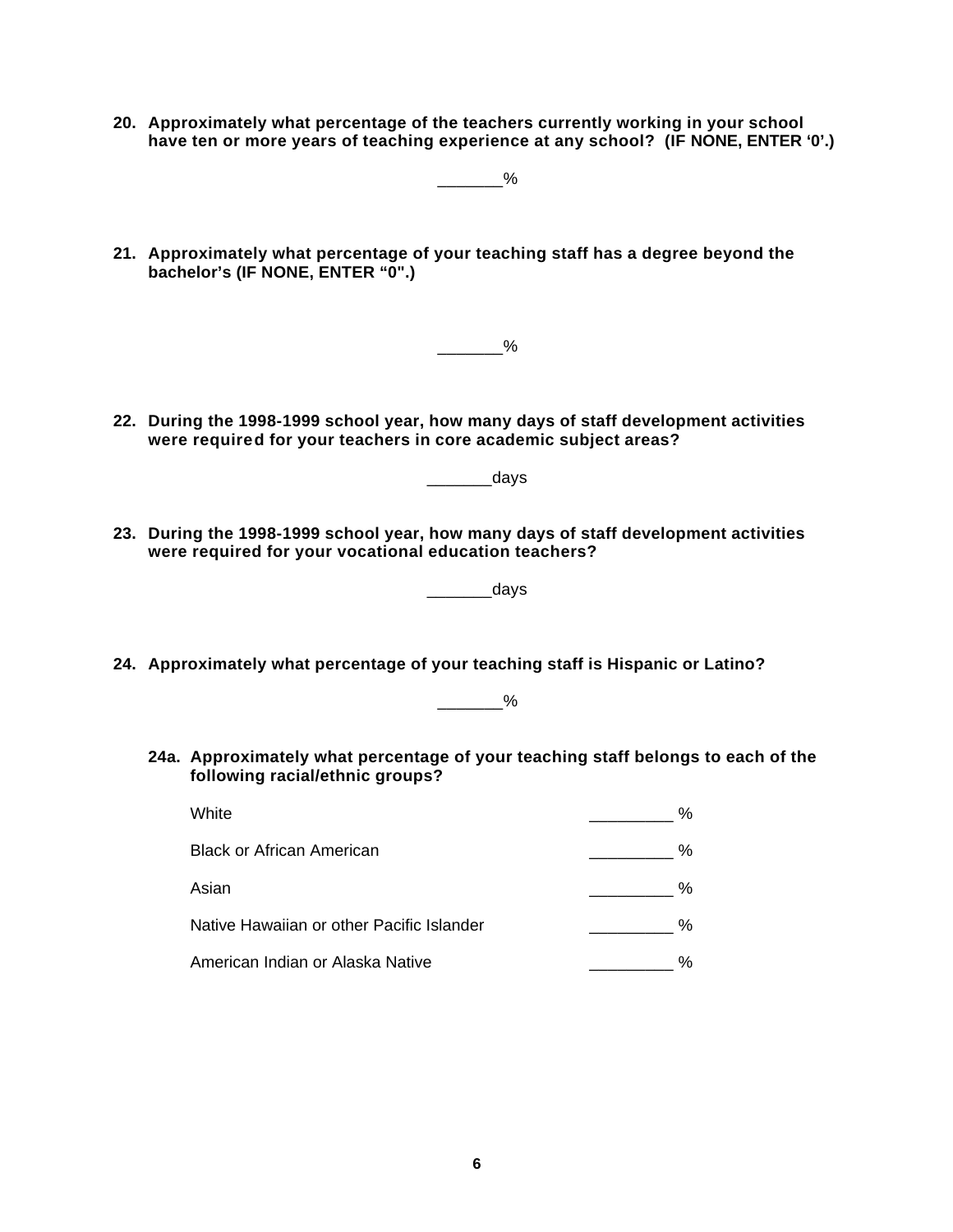### **25. Approximately what percentage of your teaching staff is:**

|        | (Percentage should add to 100) |
|--------|--------------------------------|
| Male   | %                              |
| Female | %                              |

### **26. According to the salary schedule, what is the normal yearly base salary for a teacher…**

| with a bachelor's degree and no teaching experience?                   |   |
|------------------------------------------------------------------------|---|
| with a master's degree or equivalent and no teaching experience?       |   |
| with a bachelor's degree and 10 years teaching experience?             |   |
| with a master's degree or equivalent and 10 years teaching experience? | S |
| at the highest possible step on the salary schedule?                   |   |

# **Part 3: Questions about the Students**

**27. As of one month after the start of the 1999-2000 school year, what was the approximate total enrollment in this school?**

\_\_\_\_\_\_\_students

**28. As of one month after the start of the 1999-2000 school year, what was the approximate total enrollment in grades 9 to 12?**

\_\_\_\_\_\_\_students

**29. What was the approximate percent average daily attendance (ADA) of students in this school in the fall term of 1999?**

**\_\_\_\_\_\_\_%** Average Daily Attendance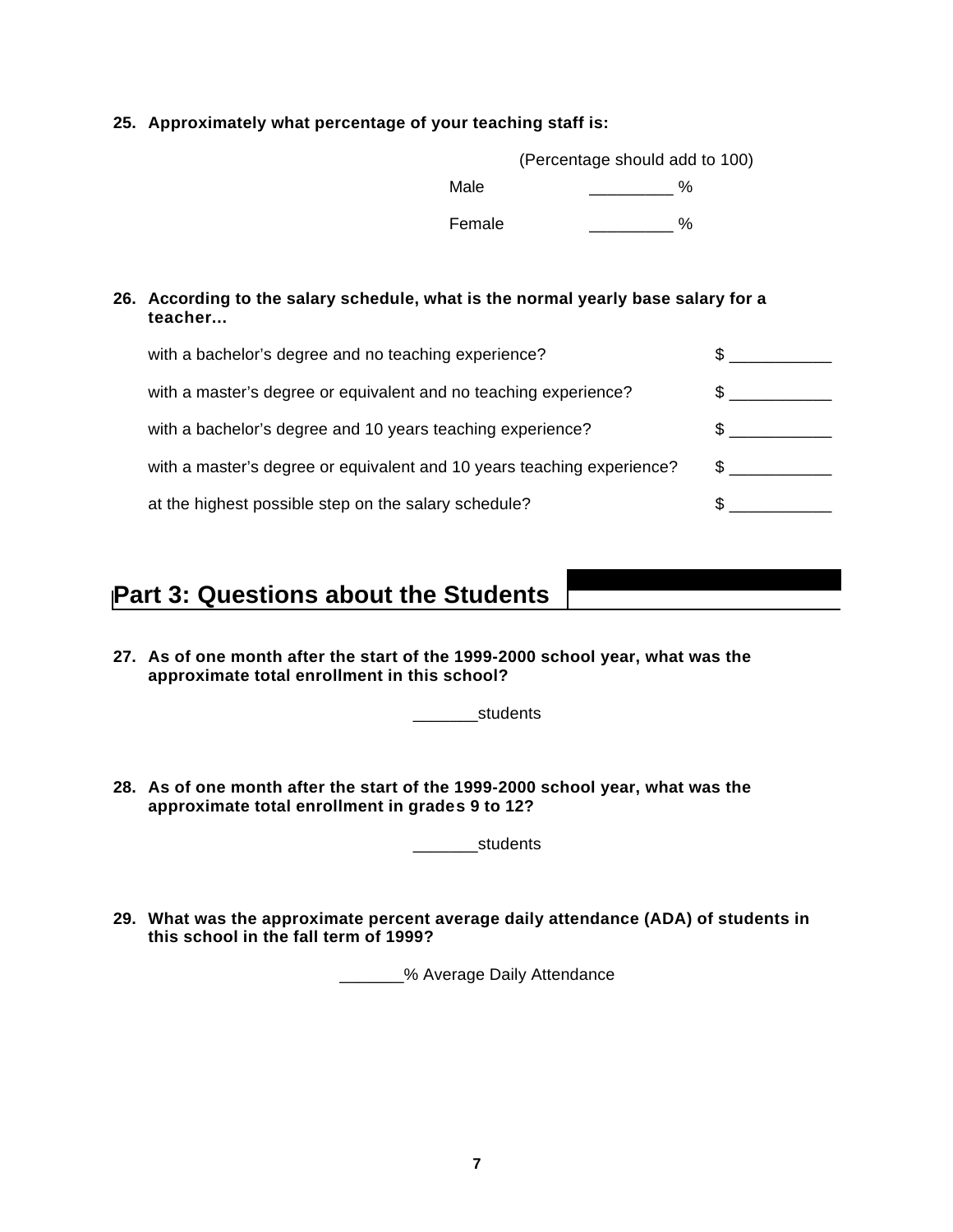### **30. Approximately what percentage of your students are Hispanic or Latino?**

 $\overline{\phantom{a}8}$ 

**30a. Approximately what percentage of your students belongs to each of the following racial/ethnic groups?**

| White                                     | ℅    |
|-------------------------------------------|------|
| Black or African American                 | $\%$ |
| Asian                                     | ℅    |
| Native Hawaiian or other Pacific Islander | %    |
| American Indian or Alaska Native          | %    |

### **31. Approximately what percentage of the students at this school are:**

|        | (Percentage should add to 100) |
|--------|--------------------------------|
| Male   | %                              |
| Female | $\frac{0}{6}$                  |

**32. Approximately what percentage of the students enrolled in your school are limited English proficient (LEP)?**

 $\frac{9}{6}$ 

**33. Approximately what percentage of your students are special education students?**

 $-$  %

**34. Approximately what percentage of your 9th to 12th graders are in the following instructional programs?**

\_\_\_\_\_\_\_\_\_\_\_\_\_\_\_\_\_\_\_\_\_\_\_\_\_\_\_\_\_\_\_\_\_\_\_\_\_\_\_\_

| General high school program                          | % |
|------------------------------------------------------|---|
| College preparatory, academic or specialized program | ℅ |
| Vocational, technical, or business program           | ℅ |
| Other (Please specify)                               | % |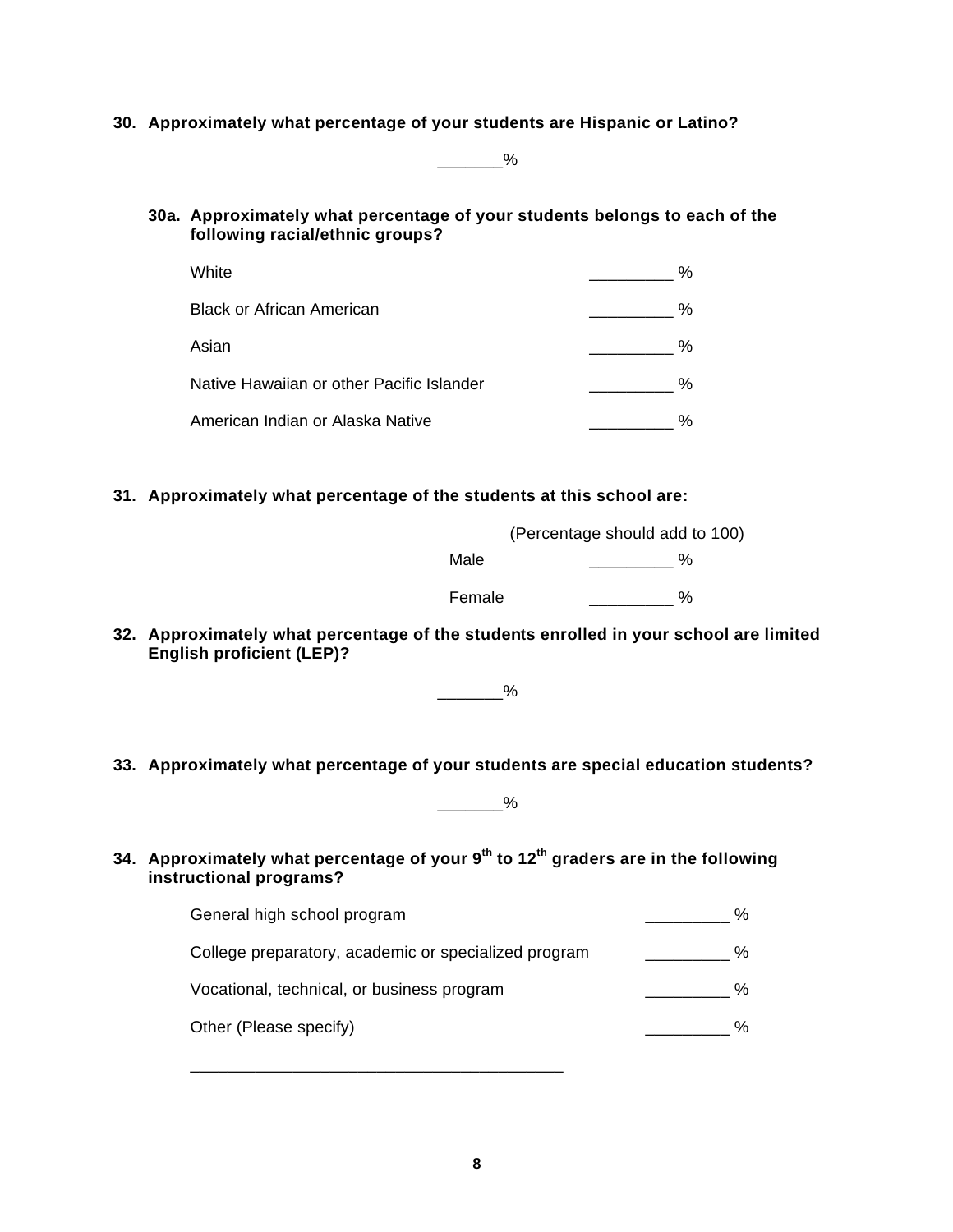## **35. Which of the following courses or programs does your school offer? (Please Ö all that apply.)**

- 
- 
- 
- 
- 
- graduating seniors
- 07 **□ School breakfast program**
- 01 **Q** Remedial math 08 Q Dropout prevention program
- $02 \Box$  Remedial reading/  $09 \Box$  Trio programs such as Upward English/language art Bound or Talent Search
- $03 \square$  ESL (English as a second  $10 \square$  Dual enrollment in post-secondary language)/bilingual institutions for academic courses
- $_{04}$   $\square$  Summer school  $_{11}$   $\square$  Dual enrollment in post-secondary  $\overline{0}$  Gifted and talented institutions for vocational courses
- $_{06}$   $\Box$  Job placement program for  $_{12}$   $\Box$  International Baccalaureate

### **36. Estimate the percentage of your students who were involved in the following activities during the fall term of 1999?**

|                                                       | <b>Percent of Students</b> |
|-------------------------------------------------------|----------------------------|
| School-sponsored athletics                            | %                          |
| Performing arts activities                            | %                          |
| Volunteer activities                                  | %                          |
| Chronic truancy                                       | %                          |
| Pregnancy (% of girls only)                           | %                          |
| Possession or use of alcohol on school property       | %                          |
| Possession or use of illegal drugs on school property | %                          |
| Possession of weapons on school property              | %                          |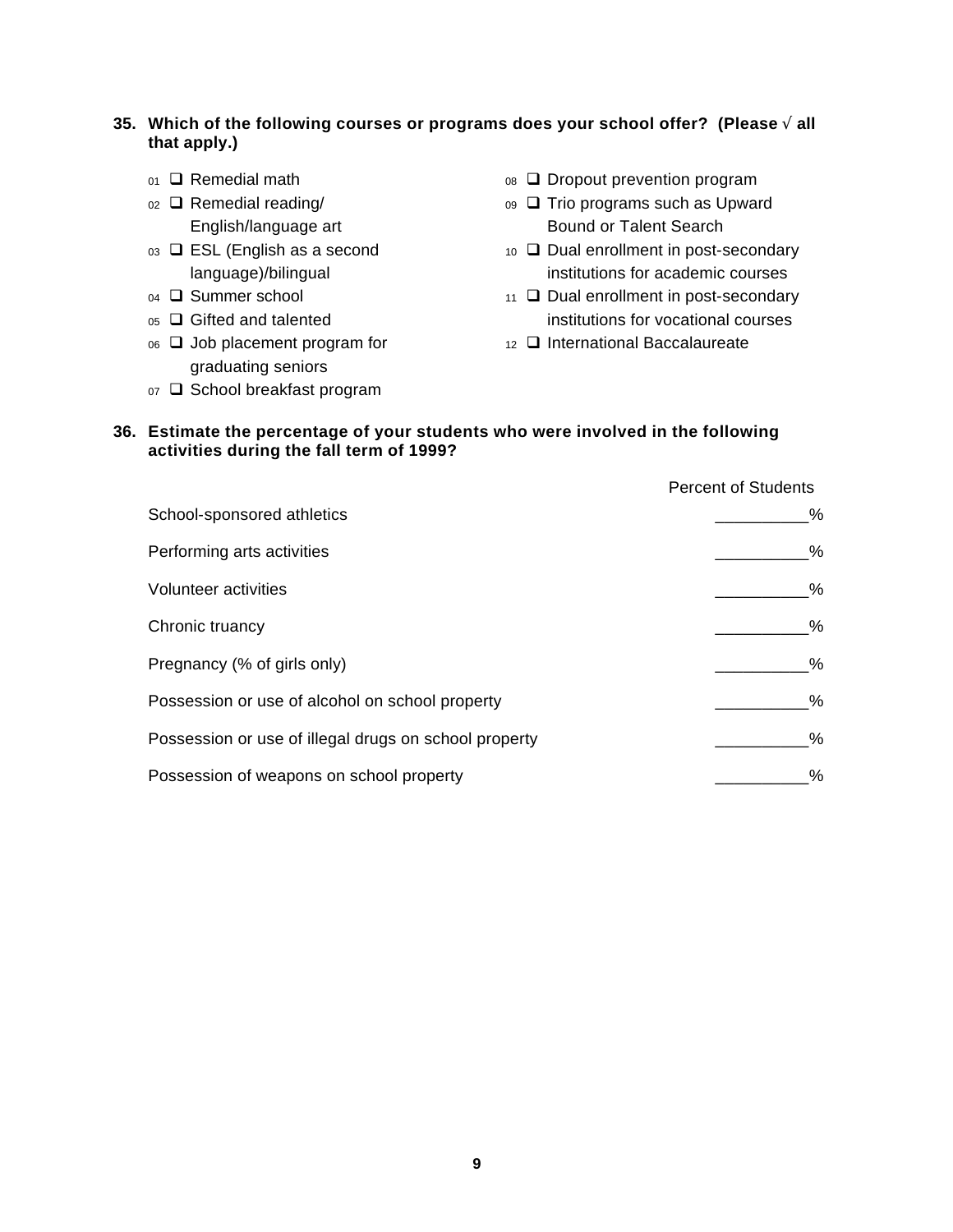# **Part 4: Career Preparation**

- **37. Which of the following programs, activities, or services do you offer to your students? (Please Ö all that apply.)**
	- $1 \square$  Job site visits
	- $2 \Box$  School visits by individuals in various occupations
	- $_3$   $\Box$  College awareness and preparation guidance counseling
	- $4\Box$  Occupational awareness and preparation awareness counseling
	- $5\Box$  Skill certificates
	- $6\Box$  Instruction in general workplace competencies
	- $7\Box$  Instruction in all aspects of an industry
- **38. Does your school offer assessments such as an interest inventory to help students determine their career interest and skills?**
	- $1$   $\Box$  Yes
	- $2 \Box$  No
- **39. Does your school offer assessments to help students to determine what skills or capabilities they need to improve in order to be employed in particular career areas?**
	- $1$  **Q** Yes  $2 \Box$  No
- **40. Have the students in your school developed individualized career plans or other written plans describing their career or occupational interests?**
	- <sup>1</sup> q Yes.....................................Go to question 41
	- <sup>2</sup> q No.......................................Go to question 44

#### **41. How often are student career plans updated?**

- $1 \square$  Every year
- $2 \Box$  Every other year
- $\overline{3}$   $\Box$  Other (Please specify)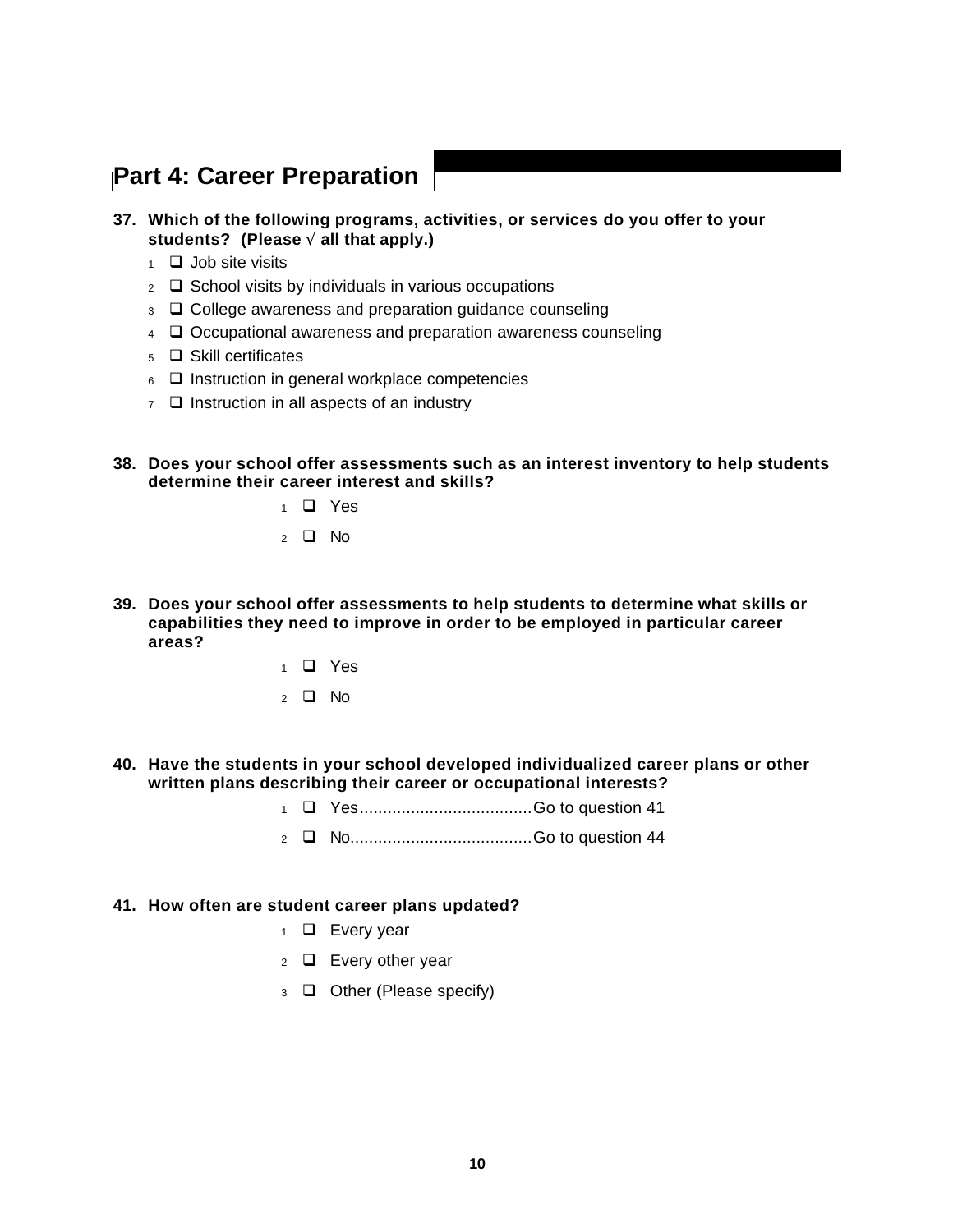#### **42. Are parents involved in the development of student's plans?**

| $\Box$ |  |
|--------|--|

- <sup>2</sup> q No.......................................Go to question 44
- **43. What is the extent of parent involvement in the development of students' career/occupational interest plans?**
	- $1 \Box$  Home discussion only
	- $2 \Box$  Parents sign off only
	- $\overline{3}$   $\Box$  Parents meet with teacher and student
- **44. Does your school have formal or written agreements with employers to help build connections for students between school and workplace experiences?**
	- $1$   $\Box$  Yes  $2 \Box$  No
- **45. In the last 12 months, which of the following professional development activities has your school paid for or provided for academic teachers or counselors? (Please Ö all that apply.)**
	- $1 \square$  Unpaid summer internships in businesses or at work sites
	- $_2$   $\Box$  Paid summer internships in businesses or at work sites
	- $_3$   $\Box$  Internships in businesses or at work sites during the school year
	- 4 **Q** Attendance at conference or workshops devoted to integrating academic and vocational education
	- $5\Box$  Attendance at conferences or workshops devoted to the development of employer linkages
	- $6\Box$  Attendance at conferences or workshops devoted to the development of linkages with postsecondary education.
	- $7 \square$  Attendance at conference or workshops devoted to the development and/or implementation of school-to-work programs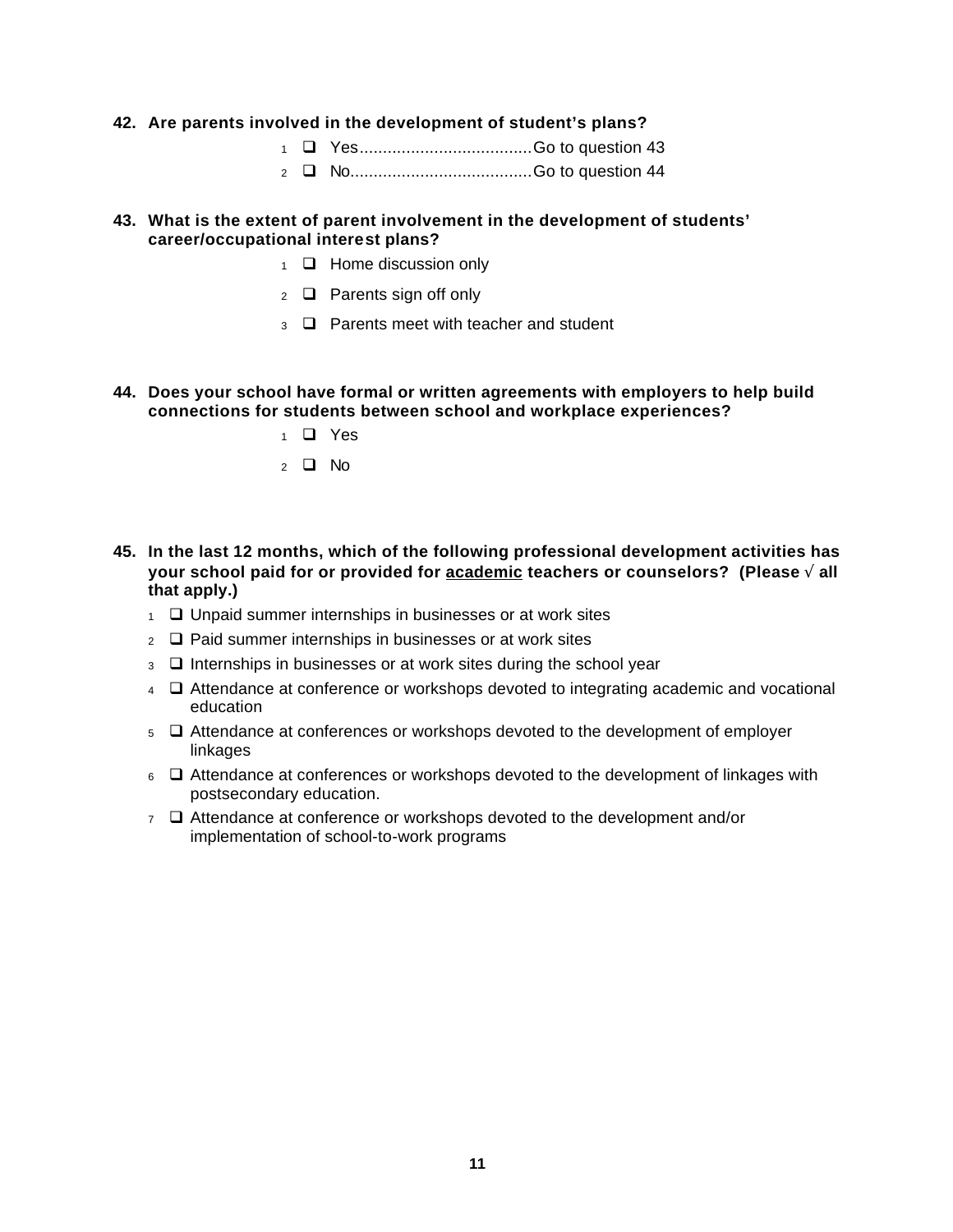**46. In the last 12 months, which of the following professional development activities has your school paid for or provided for vocational teachers or counselors? (Please Ö all that apply.)**

- $1 \square$  Unpaid summer internships in businesses or at work sites
- $2 \Box$  Paid summer internships in businesses or at work sites
- $_3$   $\Box$  Internships in businesses or at work sites during the school year
- $4\Box$  Attendance at conference or workshops devoted to integrating academic and vocational education
- $5\Box$  Attendance at conferences or workshops devoted to the development of employer linkages
- $6\Box$  Attendance at conferences or workshops devoted to the development of linkages with postsecondary education.
- $7 \square$  Attendance at conference or workshops devoted to the development and/or implementation of school-to-work programs

### **47. Which of the following are features of your school-based and work-based learning activities? (Please Ö all that apply.)**

- $_{01}$   $\Box$  Work site learning experiences are offered during school hours.
- $_{02}$   $\square$  Paid work experiences are offered.
- $_{03}$   $\square$  A paid coordinator arranges student work placements.
- $_{04}$   $\square$  Students have work site mentors.
- $_{05}$   $\square$  Work site mentors receive formal training.
- $_{06}$   $\square$  School curriculum builds on students' work site learning experiences.
- $07$   $\Box$  Students earn graduation credit for work site learning experiences.
- $08 \Box$  Academic skills are taught in the context of occupational courses.
- $_{09}$   $\Box$  Occupational skills are taught in the context of academic courses.
- $10\Box$  Academic and vocational teachers have joint lesson planning time.
- $11$   $\Box$  Employers are involved in curriculum development.
- $12$   $\Box$  Employers' evaluations of students are included in the calculation of students' grades.

### **48. In which of the following vocational areas does your school offer a full program of courses (i.e., a sequence of courses that prepares students for job entry)?**

- $_{01}$  Q Agriculture and renewable resources  $_{06}$  Q Trade and industry
- 
- 
- 
- $0.6 \square$  Public and protective services 10  $\square$  Child care and education
- 
- $_{02}$  Q Business  $_{07}$  Q Technology and communications
- $03 \square$  Marketing and distribution  $08 \square$  Personal and other services
- $_{04}$   $\Box$  Health care  $_{09}$   $\Box$  Food service and hospitality
	-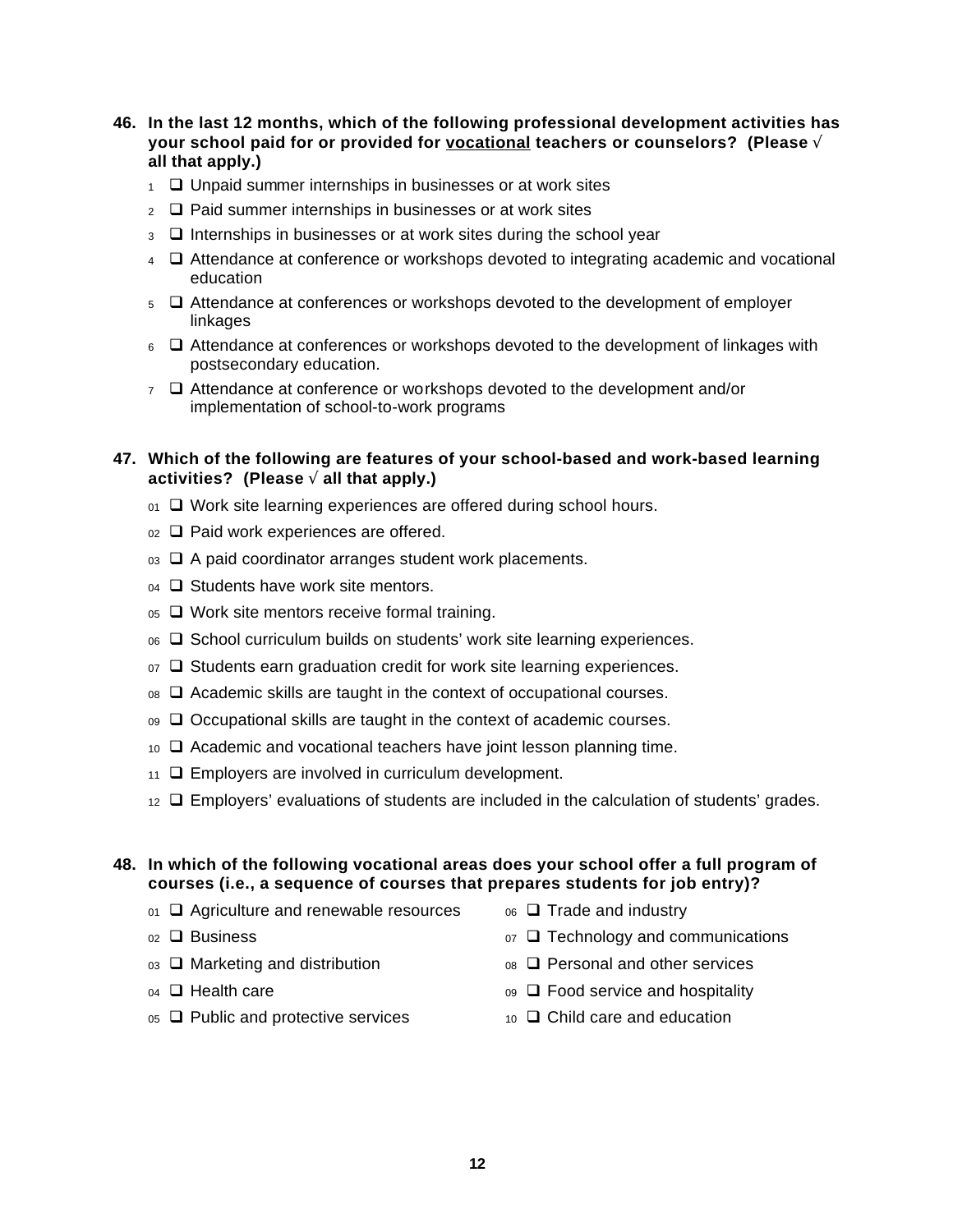**49. In the past five years (between the 1994-95 and 1999-2000 academic years), how have the following enrollments changed at your school? (Please Ö one box in each row.)**

|                                                                                     | <b>Increase</b> | No change                | Decrease              | Not<br>Applicable     |
|-------------------------------------------------------------------------------------|-----------------|--------------------------|-----------------------|-----------------------|
| Total student enrollment                                                            | 1 □             | $\overline{\phantom{0}}$ | $_3$ $\Box$           | $\overline{4}$ $\Box$ |
| Total vocational enrollment                                                         | 1 □             | $2\Box$                  | $_3$ $\Box$           | $\overline{4}$ $\Box$ |
| Vocational enrollment among educationally or<br>economically disadvantaged students | $\overline{1}$  | $2\Box$                  | $_3$ $\Box$           | $\overline{4}$        |
| Vocational enrollment among disabled students                                       | $\overline{1}$  | $2\Box$                  | $_3$ $\Box$           | $\overline{4}$ $\Box$ |
| Enrollment in agricultural education                                                | $\overline{1}$  | $2\Box$                  | $_3$ $\Box$           | $\overline{4}$ $\Box$ |
| Enrollment in business and office education                                         | $\overline{1}$  | $\overline{\phantom{0}}$ | $_3$ $\Box$           | $\overline{4}$ $\Box$ |
| Enrollment in marketing/distributive education                                      | 1 □             | $\overline{\phantom{0}}$ | $\overline{3}$ $\Box$ | $\overline{4}$ $\Box$ |
| Enrollment in trade and industrial education                                        | $\overline{1}$  | $2\Box$                  | $_3$ $\Box$           | $\overline{4}$ $\Box$ |
| Enrollment in home economics                                                        | l I             | $\overline{2}$ $\Box$    | $_3$ $\Box$           |                       |

## **50. Which of the following vocational student organizations have chapters at your school?**

- 
- 01 **Q** Business Professionals of America 07 **Q** National Postsecondary Agricultural 02 **□** Distributive Education Clubs of America Student Organization
- 03 **□** Future Business Leaders of America <br>08 □ National Young Farmers
- 04 **Q** Future Homemakers of America Educational Association
- 
- 
- 
- 05 **Q** Health Occupations Students 09 **Q** Technology Student Association
- 06 **Q** Future Farmers of America 10 Q Vocational Industrial Clubs of America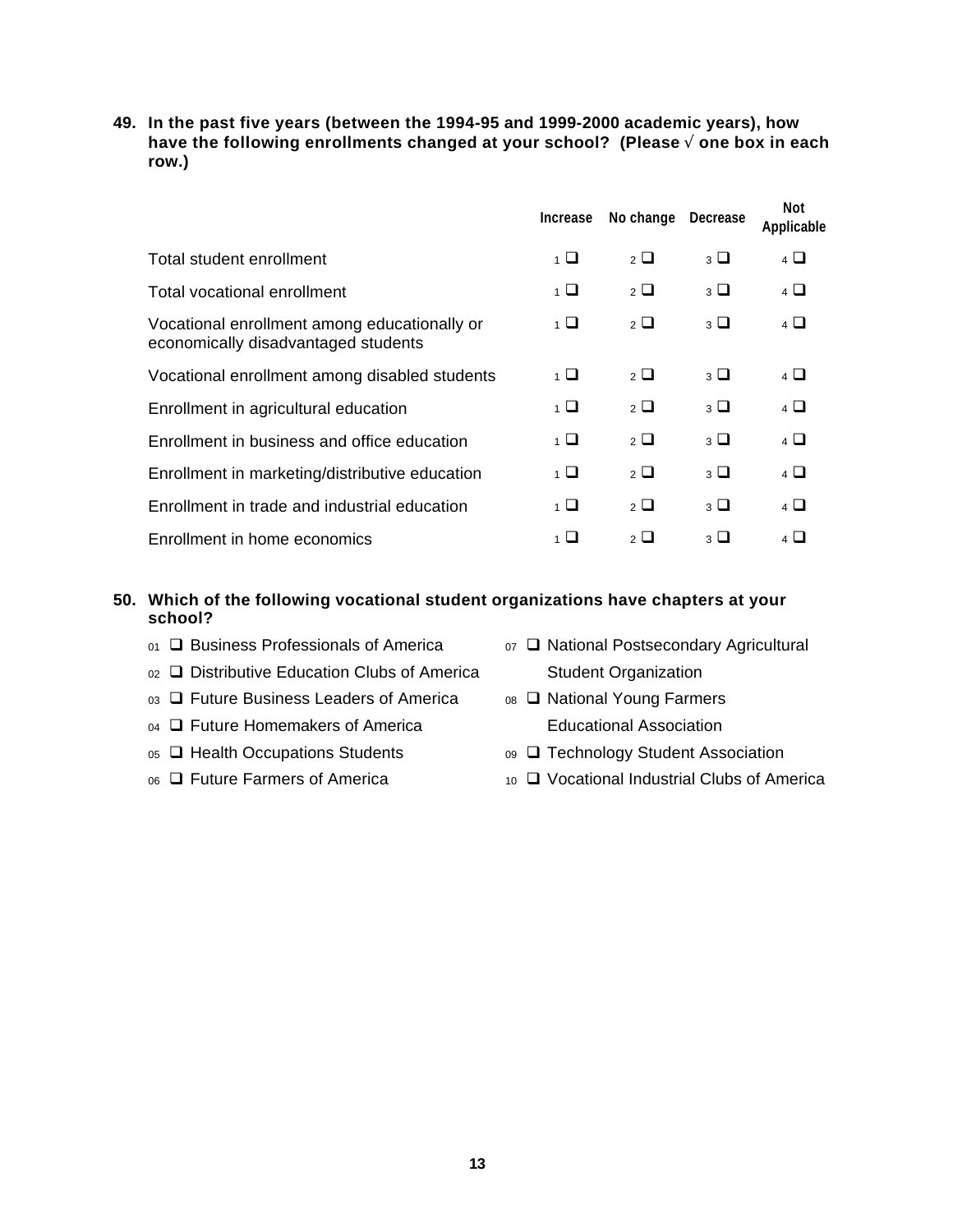**The questions on the following pages pertain specifically to career preparation programs offered to the students at your school.**

|  | 51. Definition: Apprenticeship Training Programs are typically multi-year programs that<br>combine school- and work-based learning in specific occupational areas or occupational<br>clusters and are designed to lead directly into either a related postsecondary program, entry-<br>level job, or registered apprenticeship program. These programs may or may not include paid<br>work experiences. |                                |                              |  |                                                                                                       |  |
|--|---------------------------------------------------------------------------------------------------------------------------------------------------------------------------------------------------------------------------------------------------------------------------------------------------------------------------------------------------------------------------------------------------------|--------------------------------|------------------------------|--|-------------------------------------------------------------------------------------------------------|--|
|  | a. Does your school offer Apprenticeship Training Programs?                                                                                                                                                                                                                                                                                                                                             |                                |                              |  |                                                                                                       |  |
|  |                                                                                                                                                                                                                                                                                                                                                                                                         |                                |                              |  |                                                                                                       |  |
|  |                                                                                                                                                                                                                                                                                                                                                                                                         |                                |                              |  |                                                                                                       |  |
|  |                                                                                                                                                                                                                                                                                                                                                                                                         |                                |                              |  | b. About how many students participated in these programs in the Fall of 1999?                        |  |
|  |                                                                                                                                                                                                                                                                                                                                                                                                         |                                | ___________________ students |  |                                                                                                       |  |
|  | c. In what year were these programs first implemented?                                                                                                                                                                                                                                                                                                                                                  |                                |                              |  |                                                                                                       |  |
|  | d. In what grade levels may students participate in these programs?                                                                                                                                                                                                                                                                                                                                     |                                |                              |  |                                                                                                       |  |
|  |                                                                                                                                                                                                                                                                                                                                                                                                         |                                |                              |  | $1 \square$ 9th $2 \square$ 10th $3 \square$ 11th $4 \square$ 12th $5 \square$ Other (Please specify) |  |
|  | e. Are these programs targeted at 'at risk' students?                                                                                                                                                                                                                                                                                                                                                   | $1 \square$ Yes<br>$2 \Box$ No |                              |  |                                                                                                       |  |
|  | f. Are these programs targeted at non-college bound students?                                                                                                                                                                                                                                                                                                                                           | $1 \square$ Yes<br>$2 \Box$ No |                              |  |                                                                                                       |  |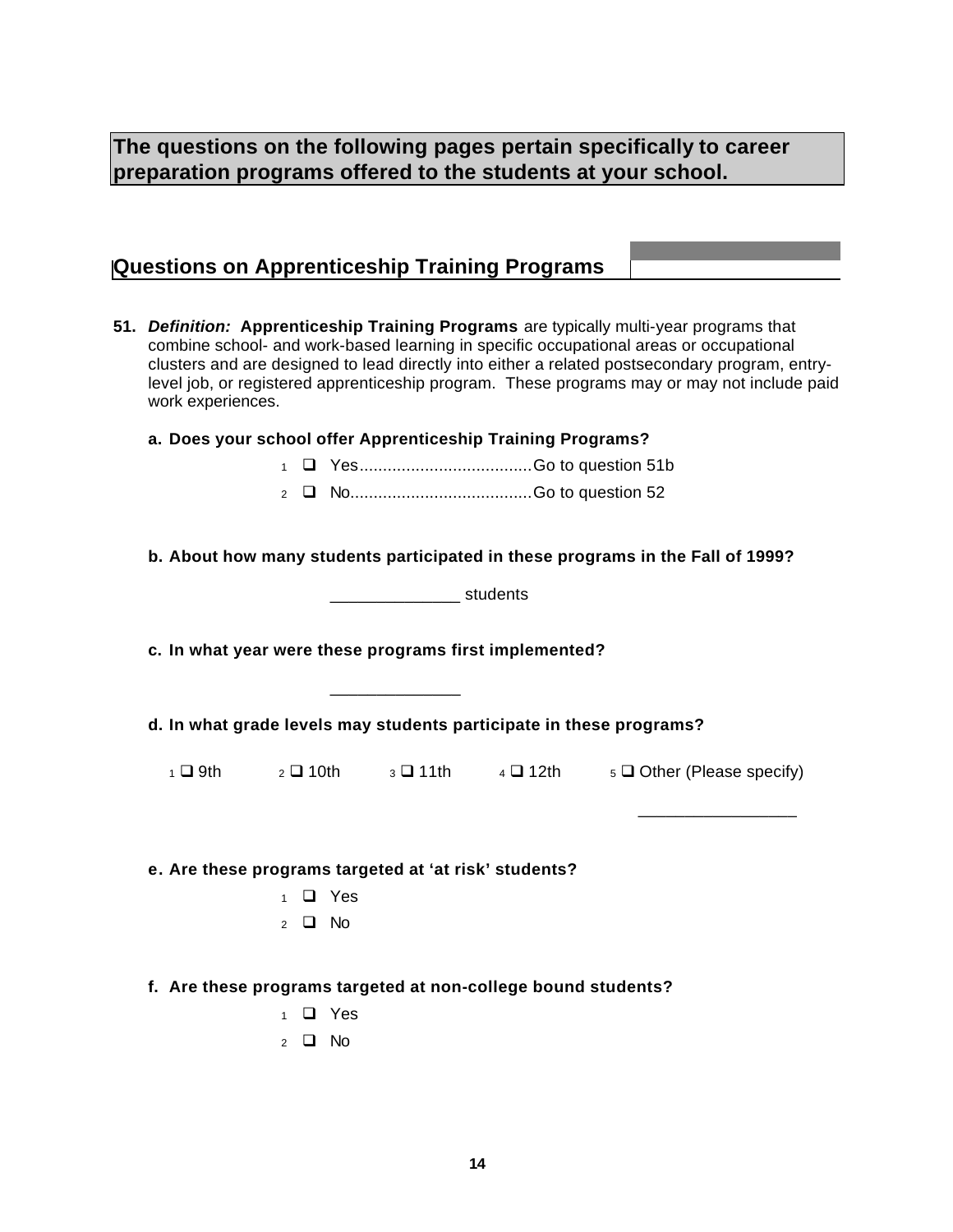- **g. Do students need to have a minimum grade point average to qualify to participate in these programs?**
	- $1$   $\Box$  Yes  $2 \Box$  No

## **Questions on Job Shadowing**

- **52.** *Definition:* **Job shadowing** is typically a part of career exploration activities where a student follows an employee for one or more days to learn about a particular occupation or industry. Job shadowing is intended to help students hone their career objectives and select a career major for the latter part of high school.
	- **a. Does your school offer Job Shadowing Programs?**
		- <sup>1</sup> q Yes.....................................Go to question 52b
		- <sup>2</sup> q No.......................................Go to question 53
	- **b. About how many students participated in these programs in the Fall of 1999?**

**c. In what year were these programs first implemented?**

**d. In what grade levels may students participate in these programs?**

\_\_\_\_\_\_\_\_\_\_\_\_\_\_\_\_\_\_\_\_

 $1 \cup 9$ th  $2 \cup 10$ th  $3 \cup 11$ th  $4 \cup 12$ th  $5 \cup 0$ ther (Please specify)

 $\frac{1}{2}$  ,  $\frac{1}{2}$  ,  $\frac{1}{2}$  ,  $\frac{1}{2}$  ,  $\frac{1}{2}$  ,  $\frac{1}{2}$  ,  $\frac{1}{2}$  ,  $\frac{1}{2}$  ,  $\frac{1}{2}$  ,  $\frac{1}{2}$  ,  $\frac{1}{2}$  ,  $\frac{1}{2}$  ,  $\frac{1}{2}$  ,  $\frac{1}{2}$  ,  $\frac{1}{2}$  ,  $\frac{1}{2}$  ,  $\frac{1}{2}$  ,  $\frac{1}{2}$  ,  $\frac{1$ 

**e. Are these programs targeted at 'at risk' students?**

- $1$   $\Box$  Yes
- $2 \Box$  No
- **f. Are these programs targeted at non-college bound students?**
	- $1$  **Q** Yes
	- $2 \Box$  No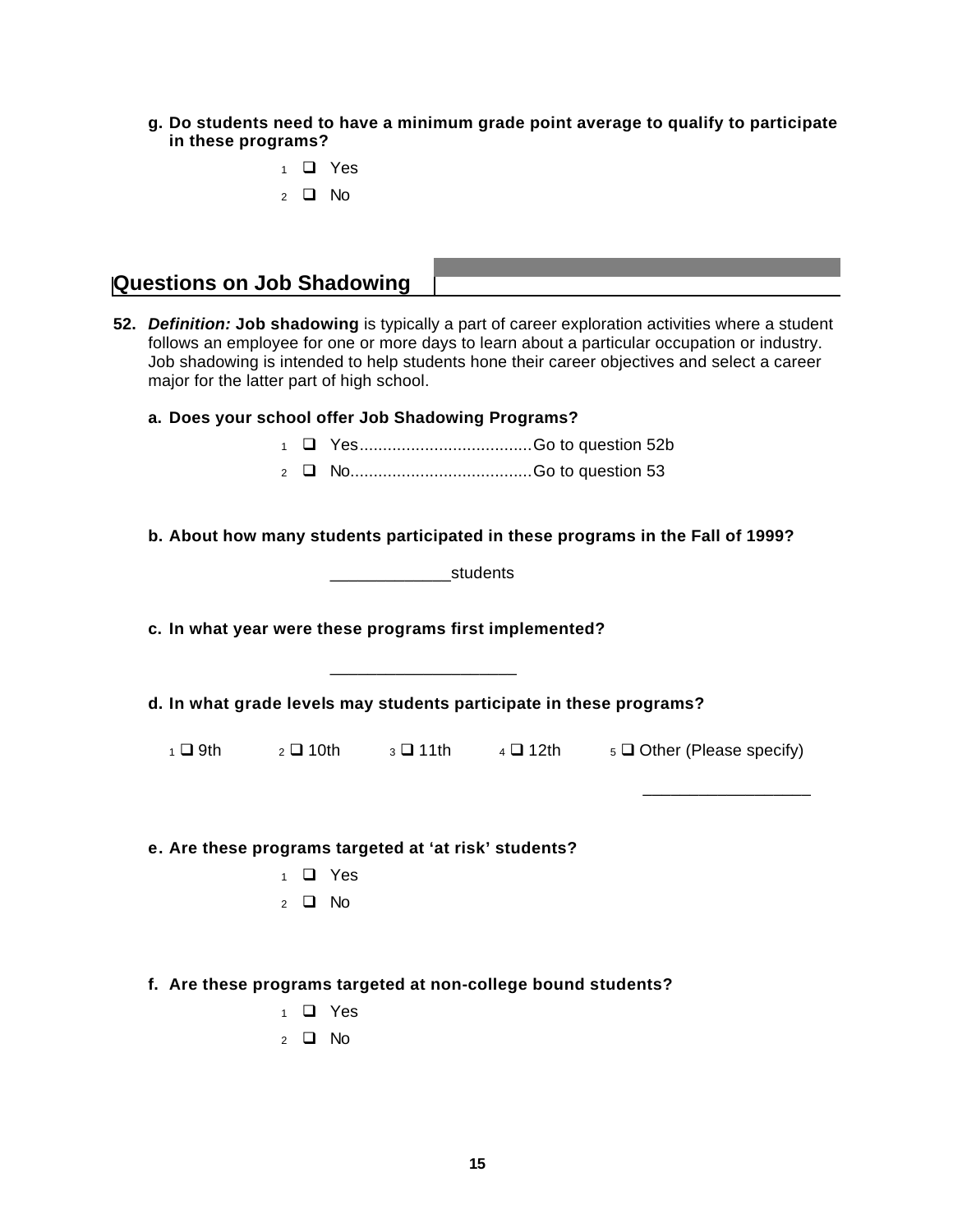- **g. Do students need to have a minimum grade point average to qualify to participate in these programs?**
	- $1 \square$  Yes  $2$   $\Box$  No

| <b>Questions on Internships</b>                                                                                                                                                                                                                                                                                                                          |                         |                            |                                                                            |                                                                                |
|----------------------------------------------------------------------------------------------------------------------------------------------------------------------------------------------------------------------------------------------------------------------------------------------------------------------------------------------------------|-------------------------|----------------------------|----------------------------------------------------------------------------|--------------------------------------------------------------------------------|
| 53. Definition: An Internship is a program in which students work for an employer for a specified<br>period of time to learn about a particular industry or occupation. Students' workplace activities<br>may include special projects, a sample of tasks from different jobs, or tasks from a single<br>occupation. Internships may or may not be paid. |                         |                            |                                                                            |                                                                                |
| a. Does your school offer Internships?                                                                                                                                                                                                                                                                                                                   |                         |                            |                                                                            |                                                                                |
|                                                                                                                                                                                                                                                                                                                                                          |                         |                            |                                                                            |                                                                                |
|                                                                                                                                                                                                                                                                                                                                                          |                         |                            |                                                                            |                                                                                |
|                                                                                                                                                                                                                                                                                                                                                          |                         |                            |                                                                            | b. About how many students participated in these programs in the Fall of 1999? |
|                                                                                                                                                                                                                                                                                                                                                          |                         | <b>Example 13</b> Students |                                                                            |                                                                                |
| c. In what year were these programs first implemented?                                                                                                                                                                                                                                                                                                   |                         |                            |                                                                            |                                                                                |
| d. In what grade levels may students participate in these programs?                                                                                                                                                                                                                                                                                      |                         |                            |                                                                            |                                                                                |
|                                                                                                                                                                                                                                                                                                                                                          |                         |                            | $\frac{1}{2}$ 9th $\frac{2}{2}$ 10th $\frac{3}{2}$ 11th $\frac{4}{2}$ 12th | $5 \square$ Other (Please specify)                                             |
|                                                                                                                                                                                                                                                                                                                                                          |                         |                            |                                                                            |                                                                                |
| e. Are these programs targeted at 'at risk' students?                                                                                                                                                                                                                                                                                                    |                         |                            |                                                                            |                                                                                |
|                                                                                                                                                                                                                                                                                                                                                          | $1 \square$ Yes         |                            |                                                                            |                                                                                |
|                                                                                                                                                                                                                                                                                                                                                          | LI No<br>$\overline{2}$ |                            |                                                                            |                                                                                |
|                                                                                                                                                                                                                                                                                                                                                          |                         |                            |                                                                            |                                                                                |
| f. Are these programs targeted at non-college bound students?                                                                                                                                                                                                                                                                                            |                         |                            |                                                                            |                                                                                |
|                                                                                                                                                                                                                                                                                                                                                          | Yes<br>◻                |                            |                                                                            |                                                                                |
|                                                                                                                                                                                                                                                                                                                                                          | $2 \Box$ No             |                            |                                                                            |                                                                                |
|                                                                                                                                                                                                                                                                                                                                                          |                         |                            |                                                                            |                                                                                |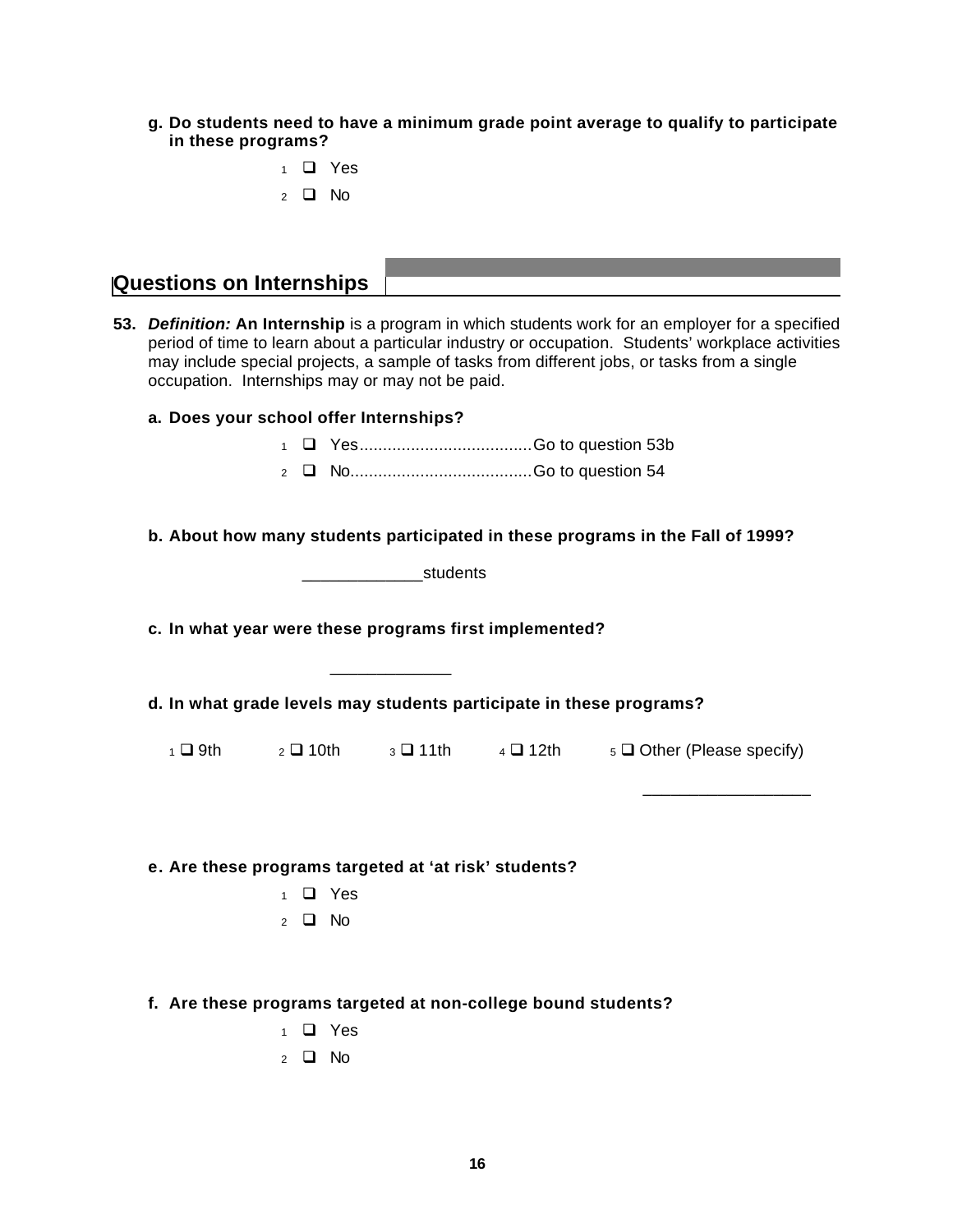- **g. Do students need to have a minimum grade point average to qualify to participate in these programs?**
	- $1$   $\Box$  Yes  $2 \Box$  No

# **Questions on Career Major/Pathway Programs**

**54.** *Definition:* **A Career Major/Pathways Programs** is a coherent sequence of academic and vocational courses based upon broadly defined career areas. Career majors typically include two years of secondary education and two years of post-secondary education and prepare students for employment in broad occupational or industry areas. They may lead to the awarding of an industry-recognized skill certificate. **a. Does your school offer a Career Major/Pathways Program?** <sup>1</sup> q Yes.....................................Go to question 54b <sup>2</sup> q No.......................................Go to question 55 **b. About how many students participated in this program in the Fall of 1999?** \_\_\_\_\_\_\_\_\_\_\_\_\_students **c. In what year was this program first implemented?** \_\_\_\_\_\_\_\_\_\_\_\_\_ **d. In what grade levels may students participate in this program?**  $1 \square$  9th  $2 \square$  10th  $3 \square$  11th  $4 \square$  12th  $5 \square$  Other (Please specify)  $\frac{1}{2}$  ,  $\frac{1}{2}$  ,  $\frac{1}{2}$  ,  $\frac{1}{2}$  ,  $\frac{1}{2}$  ,  $\frac{1}{2}$  ,  $\frac{1}{2}$  ,  $\frac{1}{2}$  ,  $\frac{1}{2}$  ,  $\frac{1}{2}$  ,  $\frac{1}{2}$  ,  $\frac{1}{2}$  ,  $\frac{1}{2}$  ,  $\frac{1}{2}$  ,  $\frac{1}{2}$  ,  $\frac{1}{2}$  ,  $\frac{1}{2}$  ,  $\frac{1}{2}$  ,  $\frac{1$ 

**e. Is this program targeted at 'at risk' students?**

- $1$   $\Box$  Yes
- $2 \Box$  No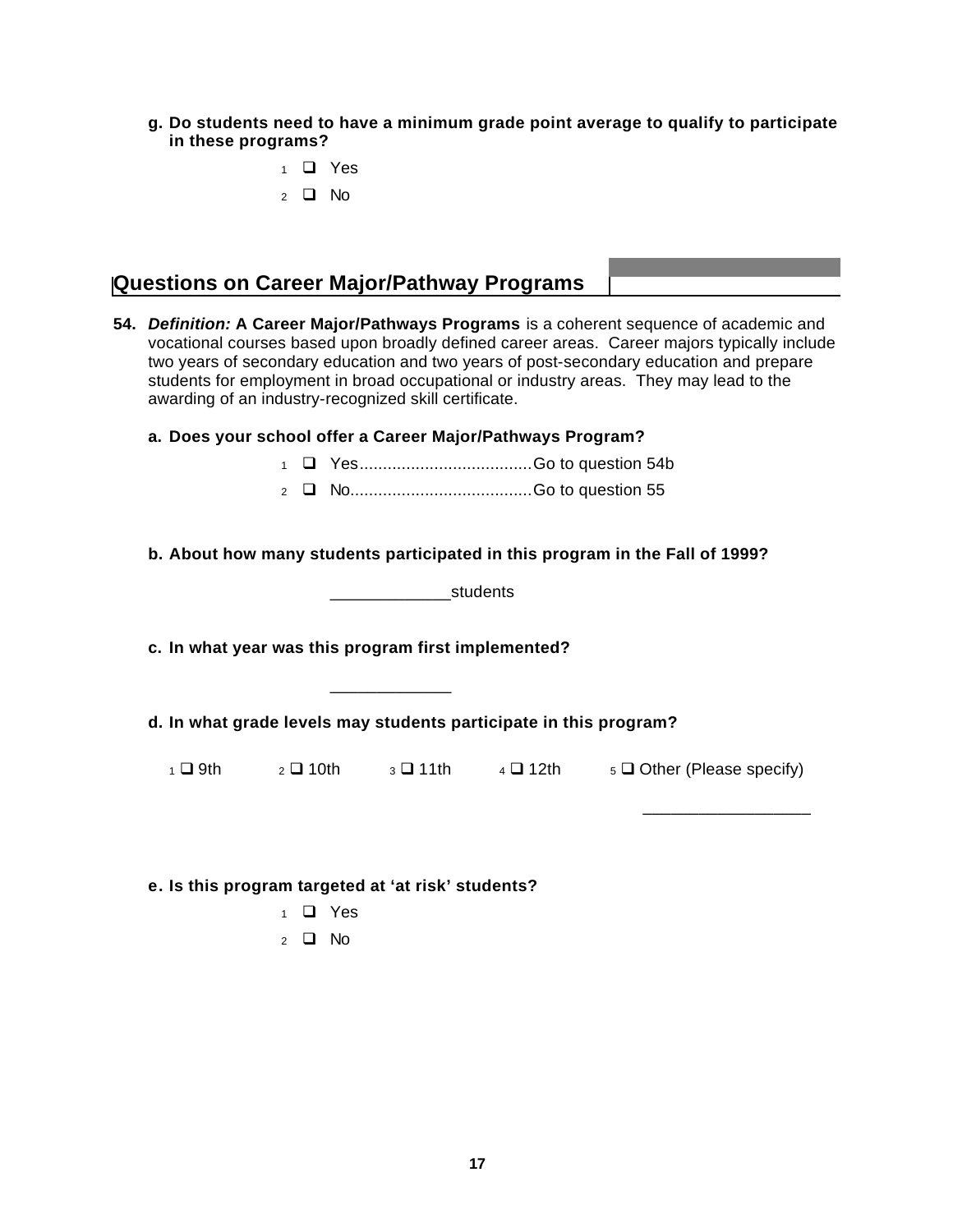- **f. Is this program targeted at non-college bound students?**
	- $1$   $\Box$  Yes
	- $2 \Box$  No
- **g. Do students need to have a minimum grade point average to qualify to participate in this program?**
	- $1$   $\Box$  Yes
	- $2 \Box$  No

# **Questions on Career Academy Programs**

- **55.** *Definition:* **Career Academies** are organized as schools-within-schools (some are combined with other academies to fill up an entire building) to create a more supportive teaching and learning community. They have a career theme and attempt to integrate a college preparatory academic curriculum with more applied occupational courses. Finally, they have strong employer partnerships to provide career development and work-based learning experiences for students.
	- **a. Does your school offer Career Academy Programs?**

**b. About how many students participated in these programs in the Fall of 1999?**

extending the students

**c. In what year were these programs first implemented?**

\_\_\_\_\_\_\_\_\_\_\_\_\_

**d. In what grade levels may students participate in these programs?**

1 **Q** 9th 2 **Q** 10th 3 **Q** 11th 4 **Q** 12th 5 Q Other (Please specify)

 $\frac{1}{2}$  ,  $\frac{1}{2}$  ,  $\frac{1}{2}$  ,  $\frac{1}{2}$  ,  $\frac{1}{2}$  ,  $\frac{1}{2}$  ,  $\frac{1}{2}$  ,  $\frac{1}{2}$  ,  $\frac{1}{2}$  ,  $\frac{1}{2}$  ,  $\frac{1}{2}$  ,  $\frac{1}{2}$  ,  $\frac{1}{2}$  ,  $\frac{1}{2}$  ,  $\frac{1}{2}$  ,  $\frac{1}{2}$  ,  $\frac{1}{2}$  ,  $\frac{1}{2}$  ,  $\frac{1$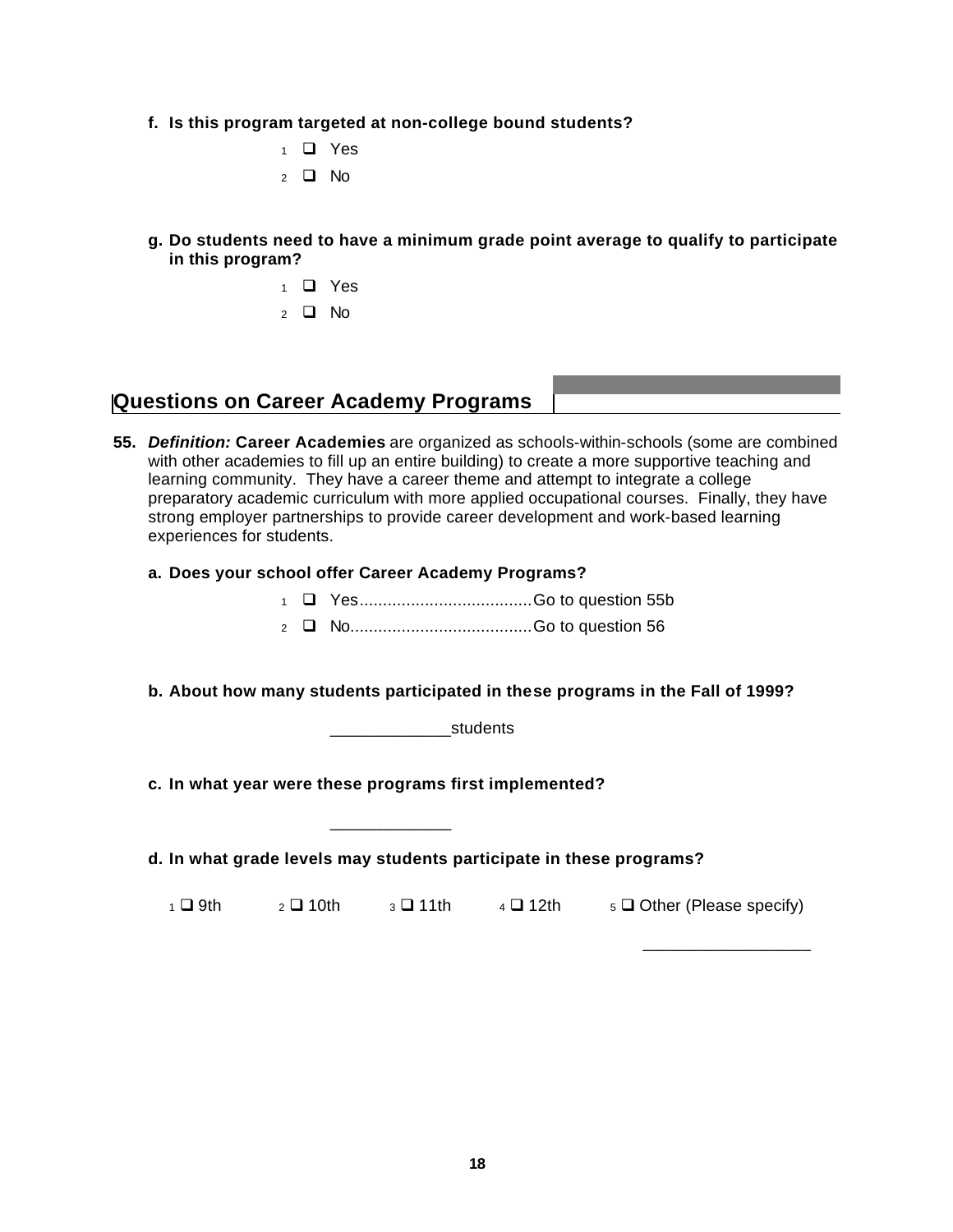- **e. Are these programs targeted at 'at risk' students?**
	- $1$   $\Box$  Yes
	- $2 \Box$  No
- **f. Are these programs targeted at non-college bound students?**
	- $1$   $\Box$  Yes
	- $2 \Box$  No
- **g. Do students need to have a minimum grade point average to qualify to participate in these programs?**
	- $1$  **Q** Yes  $2 \Box$  No

# **Questions on School Sponsored Enterprise**

- **56.** *Definition:* **School-Sponsored Enterprise** refers to the production of goods or services by students for sale to or use by others. School-sponsored enterprises typically involve students in the management of the project. Enterprises may be undertaken on or off the school site.
	- **a. Does your school offer School-Sponsored Enterprise?**
		- <sup>1</sup> q Yes.....................................Go to question 56b
		- <sup>2</sup> q No.......................................Go to question 57
	- **b. About how many students participated in these programs in the Fall of 1999?**

\_\_\_\_\_\_\_\_\_\_\_\_\_students

**c. In what year were these programs first implemented?**

\_\_\_\_\_\_\_\_\_\_\_\_\_

**d. In what grade levels may students participate in these programs?**

 $1 \square$  9th  $2 \square$  10th  $3 \square$  11th  $4 \square$  12th  $5 \square$  Other (Please specify)

 $\overline{\phantom{a}}$  ,  $\overline{\phantom{a}}$  ,  $\overline{\phantom{a}}$  ,  $\overline{\phantom{a}}$  ,  $\overline{\phantom{a}}$  ,  $\overline{\phantom{a}}$  ,  $\overline{\phantom{a}}$  ,  $\overline{\phantom{a}}$  ,  $\overline{\phantom{a}}$  ,  $\overline{\phantom{a}}$  ,  $\overline{\phantom{a}}$  ,  $\overline{\phantom{a}}$  ,  $\overline{\phantom{a}}$  ,  $\overline{\phantom{a}}$  ,  $\overline{\phantom{a}}$  ,  $\overline{\phantom{a}}$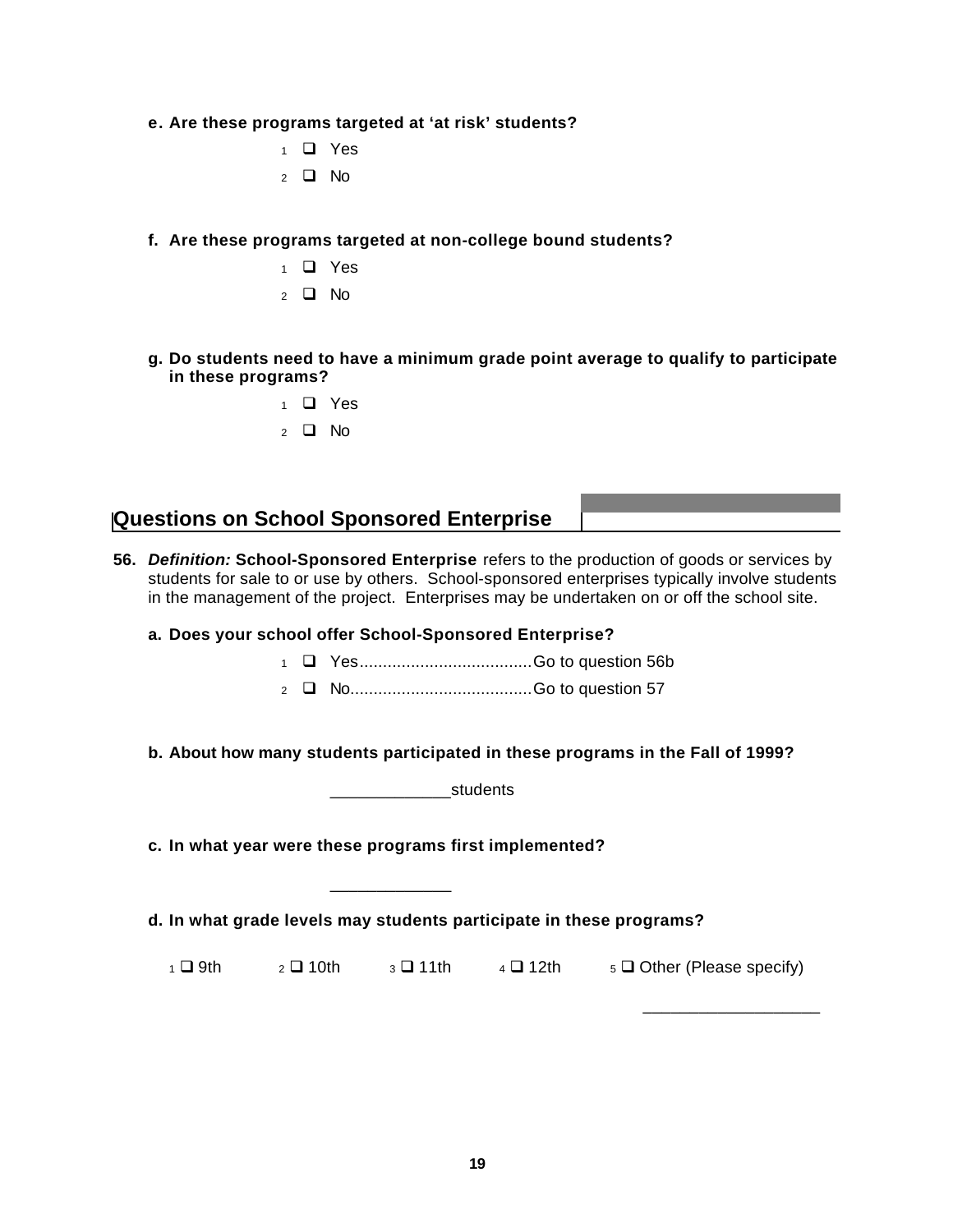- **e. Are these programs targeted at 'at risk' students?**
	- $1$   $\Box$  Yes
	- $2 \Box$  No
- **f. Are these programs targeted at non-college bound students?**
	- $1$   $\Box$  Yes
	- $2 \Box$  No
- **g. Do students need to have a minimum grade point average to qualify to participate in these programs?**
	- $1$  **Q** Yes  $2 \Box$  No

# **Questions on Cooperative Education**

- **57.** *Definition:* **Cooperative Education** is a program whereby students alternate or parallel their academic and vocational studies with a job in a related field. Cooperative Education may or may not include paid work experiences.
	- **a. Does your school offer Cooperative Education Programs?**
		- <sup>1</sup> q Yes.....................................Go to question 57b
		- <sup>2</sup> q No.......................................Go to question 58
	- **b. About how many students participated in these programs in the Fall of 1999?**

|  | students |
|--|----------|
|--|----------|

**c. In what year were these programs first implemented?**

\_\_\_\_\_\_\_\_\_\_\_\_\_

**d. In what grade levels may students participate in these programs?**

 $1 \cup 9$ th  $2 \cup 10$ th  $3 \cup 11$ th  $4 \cup 12$ th  $5 \cup 0$ ther (Please specify)

\_\_\_\_\_\_\_\_\_\_\_\_\_\_\_\_\_\_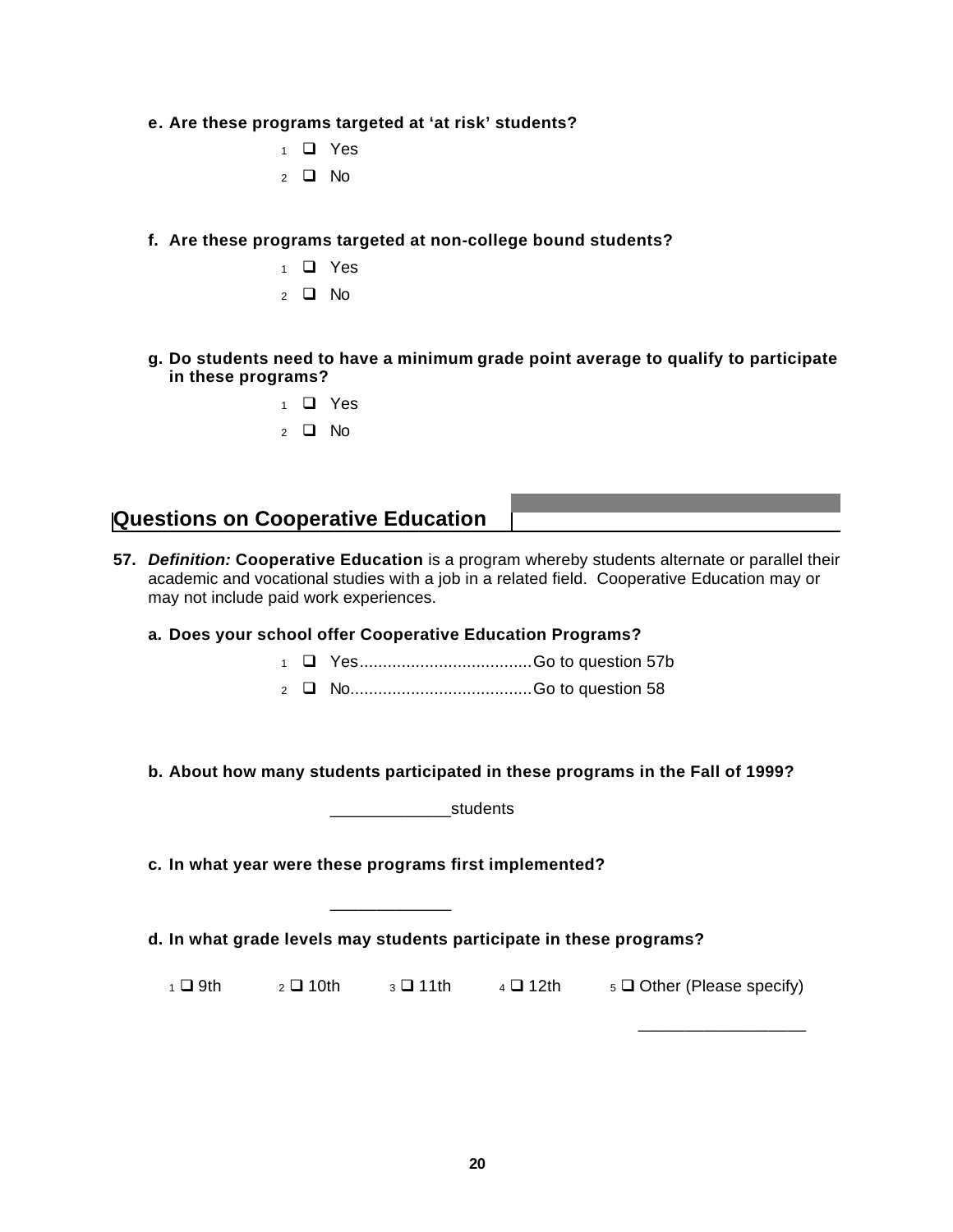- **e. Are these programs targeted at 'at risk' students?**
	- $1$   $\Box$  Yes
	- $2 \Box$  No
- **f. Are these programs targeted at non-college bound students?**
	- $1$   $\Box$  Yes
	- $2 \Box$  No
- **g. Do students need to have a minimum grade point average to qualify to participate in these programs?**
	- $1$  **Q** Yes  $2 \Box$  No

# **Questions on Tech-Prep**

**58.** *Definition:* **Tech-prep** is a planned program of sequential coursework with defined technical career focus that links secondary and post-secondary education. Programs typically begin in the eleventh grade and result in an associate's degree or certificate after two years of postsecondary training.

**a. Does your school offer Tech-Prep Programs?**

- <sup>1</sup> q Yes.....................................Go to question 58b
- <sup>2</sup> q No.......................................Go to question 59
- **b. About how many students participated in these programs in the Fall of 1999?**

|  | students |  |  |
|--|----------|--|--|
|--|----------|--|--|

**c. In what year were these programs first implemented?**

\_\_\_\_\_\_\_\_\_\_\_\_\_

**d. In what grade levels may students participate in these programs?**

 $1 \cup 9$ th  $2 \cup 10$ th  $3 \cup 11$ th  $4 \cup 12$ th  $5 \cup 0$ ther (Please specify)

\_\_\_\_\_\_\_\_\_\_\_\_\_\_\_\_\_\_\_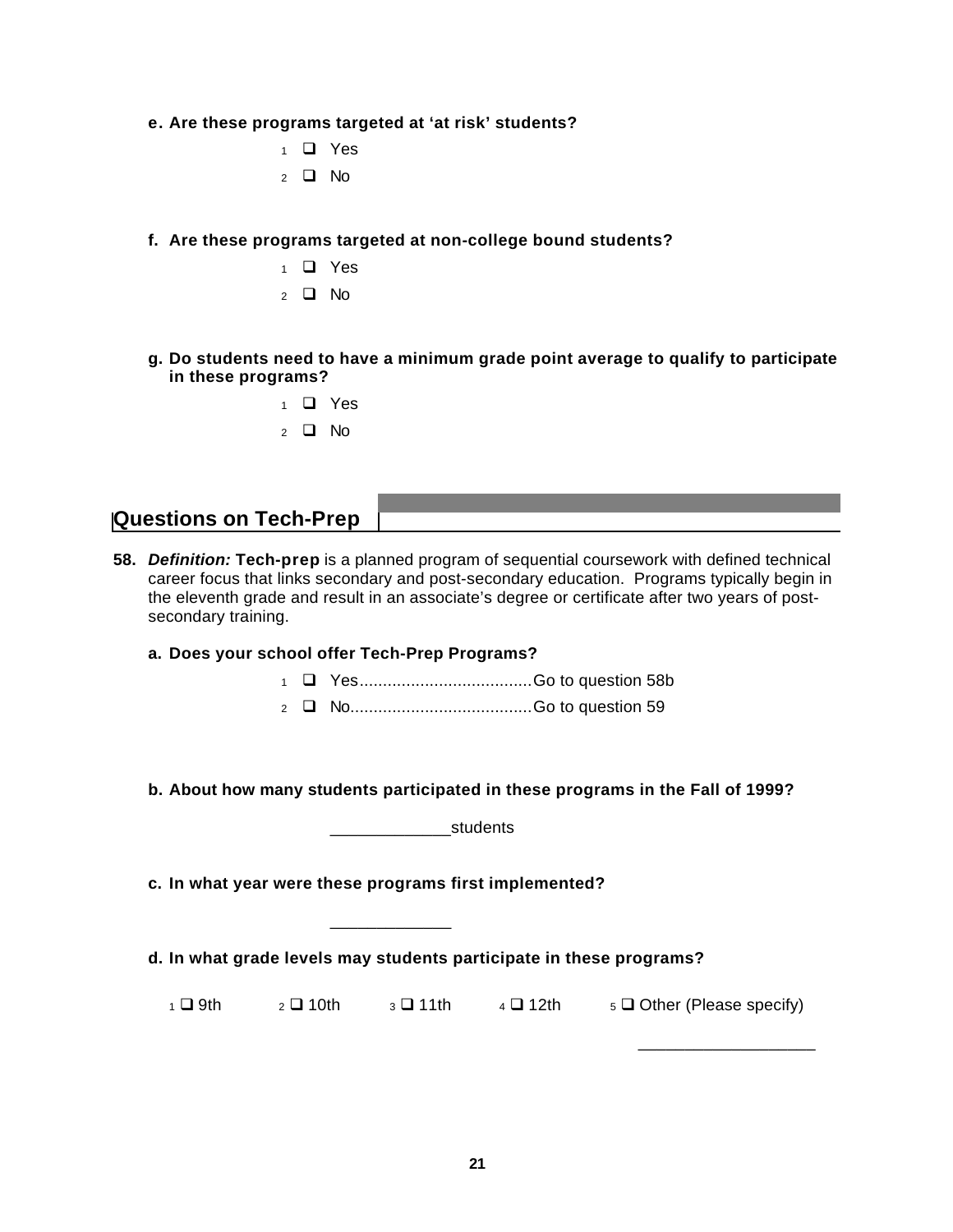- **e. Are these programs targeted at 'at risk' students?**
	- $1$   $\Box$  Yes
	- $2 \Box$  No
- **f. Are these programs targeted at non-college bound students?**
	- $1$   $\Box$  Yes
	- $2 \Box$  No
- **g. Do students need to have a minimum grade point average to qualify to participate in these programs?**
	- $1$  **Q** Yes  $2$   $\Box$  No

# **Part 5: Academic Requirements**

**59. What percentage of the students in your school who were in the tenth grade in the 1996-1997 school year graduated with their class in the spring of 1999?**



**60. What percentage of 1999 graduating seniors at this school took the SAT at any time during high school?**

 $\frac{9}{6}$ 

**61. What were the average SAT scores for 1999 graduating seniors in this school?**

SAT mathematics score

SAT verbal score

**62. What percentage of 1999 graduating seniors at this school took the ACT at any time during high school?**

 $\%$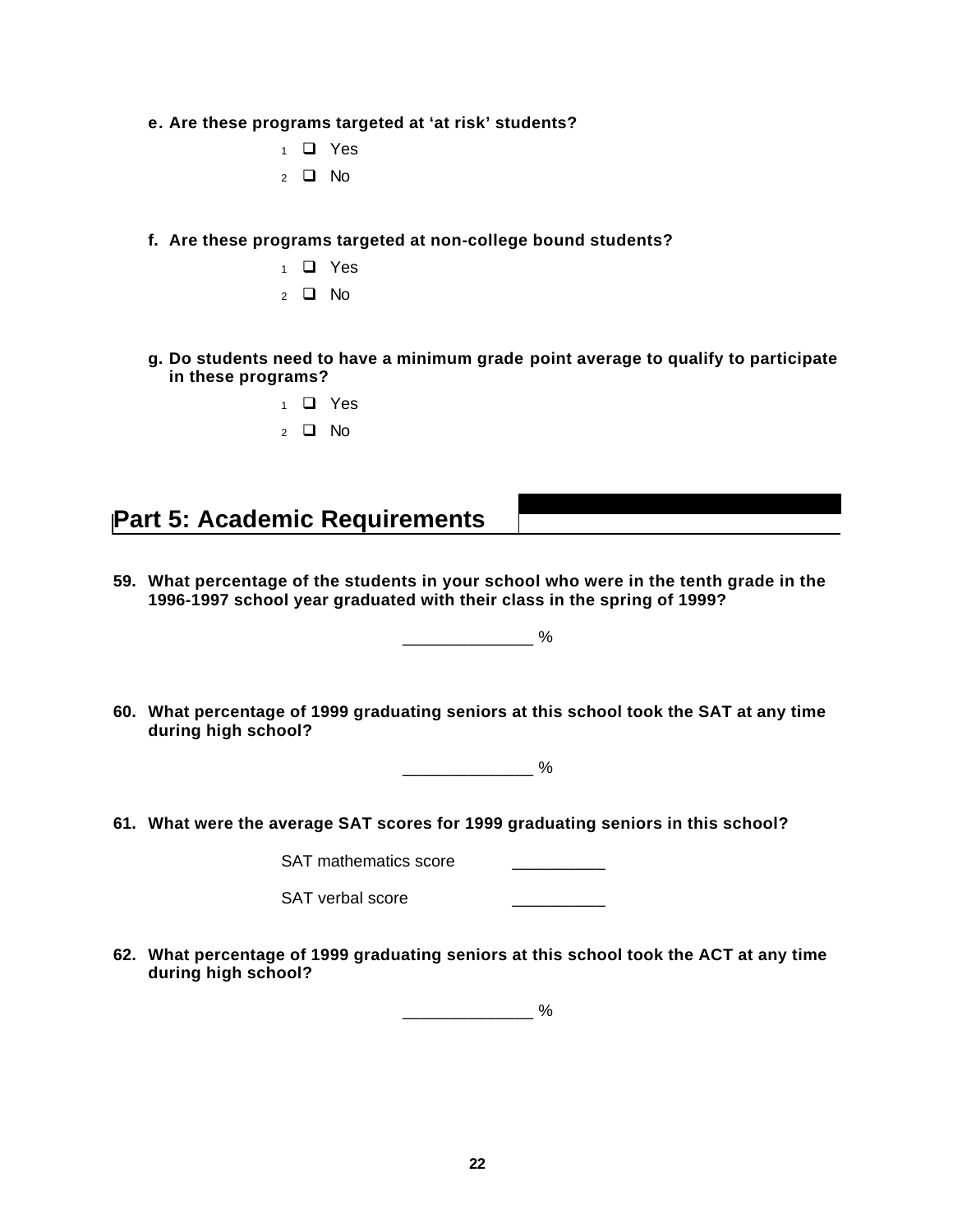**63. What were the average ACT composite score for 1999 graduating seniors in this school?**

ACT Composite score \_\_\_\_\_\_\_\_\_\_\_\_

**64. By the fall following high school graduation, approximately what percentage of your 1999 graduating class. . .** 

|                                                                    | (IF NONE, ENTER "0%") |
|--------------------------------------------------------------------|-----------------------|
| enrolled in a 4-year college?                                      | %                     |
| enrolled in a 2-year junior or community college?                  | %                     |
| enrolled in a vocational, technical, trade, or<br>business school? |                       |
| entered the Armed Services                                         |                       |

**65. At your school, how many credits are awarded for the successful completion of a one year academic course that meets for five periods each week?**

\_\_\_\_\_\_\_\_\_\_\_\_\_\_ Credits

**66. How many total credits in all subject areas are required for graduation?**

\_\_\_\_\_\_\_\_\_\_\_\_\_\_ Credits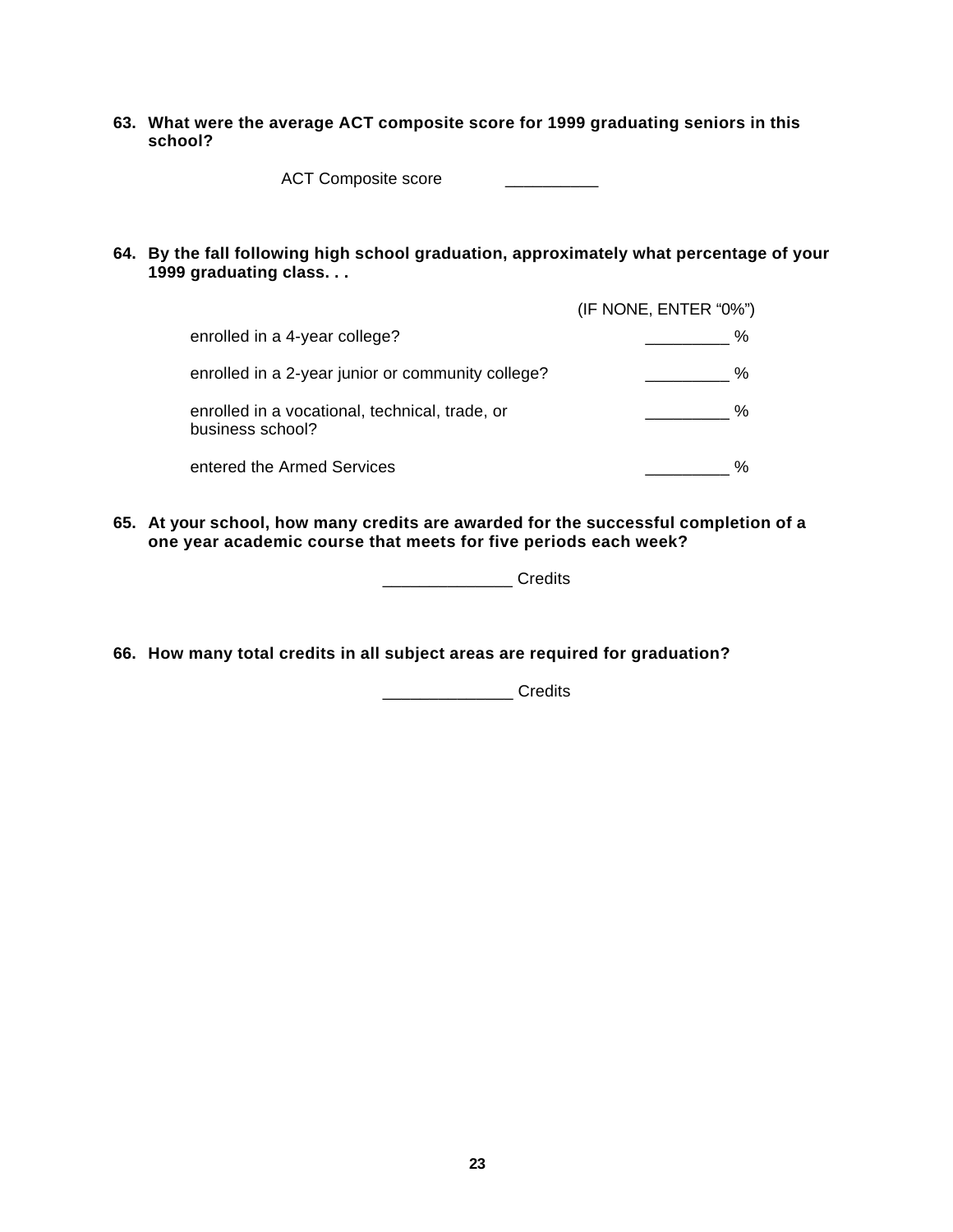**67. How many years in the following subjects are required for graduation from your school?**

**NOTE: If there is no minimum course requirement in a subject area, enter "0".**

**For fractions of a year, enter one semester as 0.50 year, one quarter as 0.25 year, and one trimester as 0.33 year.**

| English                | Art                              |  |
|------------------------|----------------------------------|--|
| <b>Mathematics</b>     | Music                            |  |
| Science                | Physical education               |  |
| Social studies/History | Health education                 |  |
| Foreign Language       | Religious/moral/ethics education |  |
| Vocational educational | Other (specify below)            |  |
| Computer education     |                                  |  |

**68. How many hours of community service are required for graduation? (IF NONE, ENTER "0")**

\_\_\_\_\_\_\_\_\_\_\_\_\_\_ Hours

- **69. Are students required to pass a standardized test to receive a high school diploma at this school?**
	- $1$   $\Box$  Yes  $2 \Box$  No
- **70. Please indicate below which math courses are offered at your school (Please Ö all that apply.)**
	-
	- 2  $\Box$  Trigonometry  $\Box$  Precalculus
	- 3 **Q** Analytic Geometry 6 Q Calculus
	- 1 **Q** Geometry **4 Q Probability/Statistics** 
		-
		-